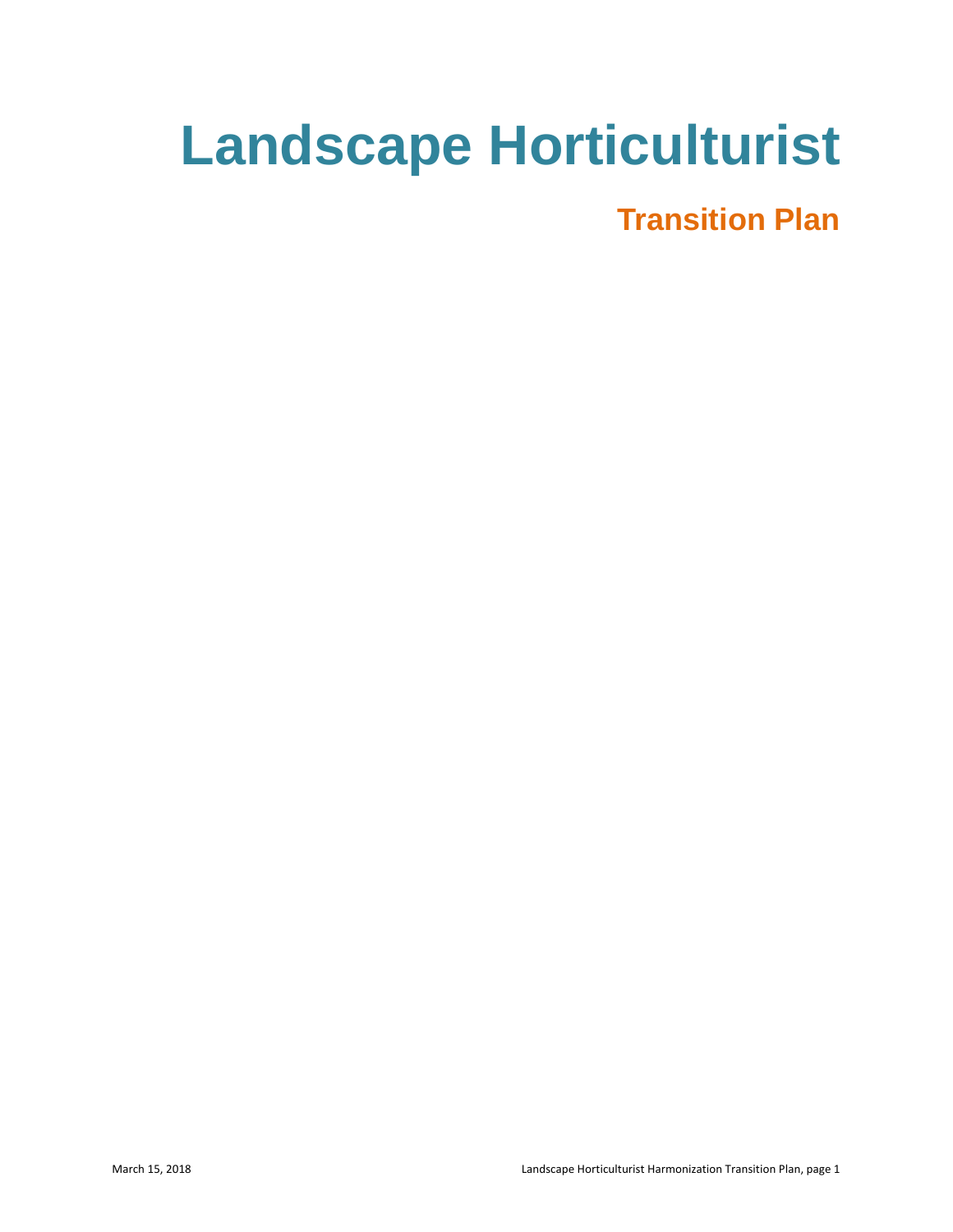# **Table of Contents**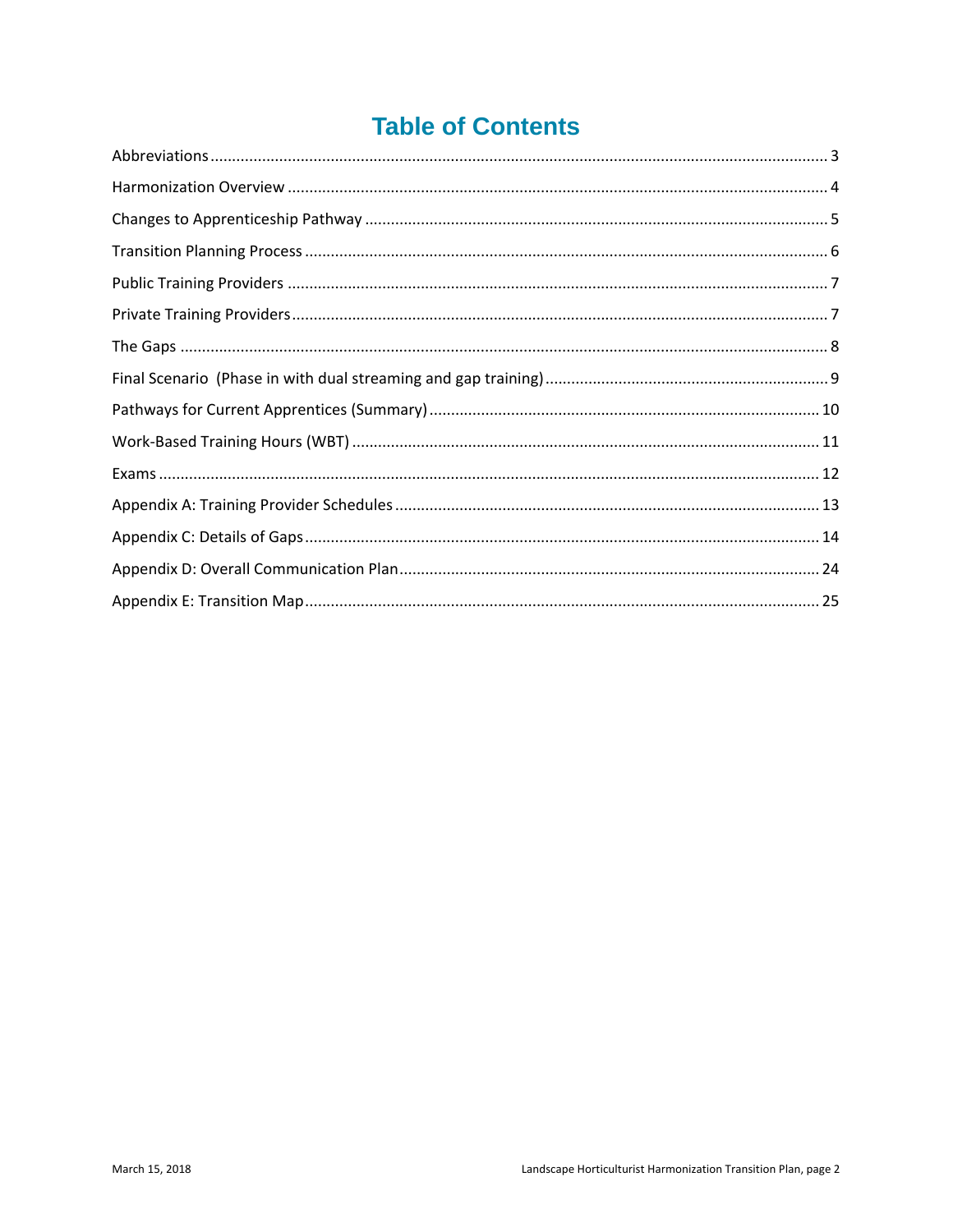# **Abbreviations**

<span id="page-2-0"></span>

| <b>CCDA</b> | Canadian Council of Directors of Apprenticeship |
|-------------|-------------------------------------------------|
| <b>CL</b>   | Current level (2014)                            |
| ER          | Employer sponsor                                |
| <b>FDN</b>  | Foundation program                              |
| HL          | Harmonized level (Jan 2018)                     |
| <b>NOA</b>  | Red Seal National Occupational Analysis         |
| <b>RSOS</b> | Red Seal Occupational Standard; replaces NOA    |
| <b>SLE</b>  | Standardized Level Exam                         |
| <b>TP</b>   | <b>Training provider</b>                        |
| <b>TT</b>   | <b>Technical training</b>                       |
| <b>TW</b>   | Trade worker                                    |
| <b>WBT</b>  | Work-based training                             |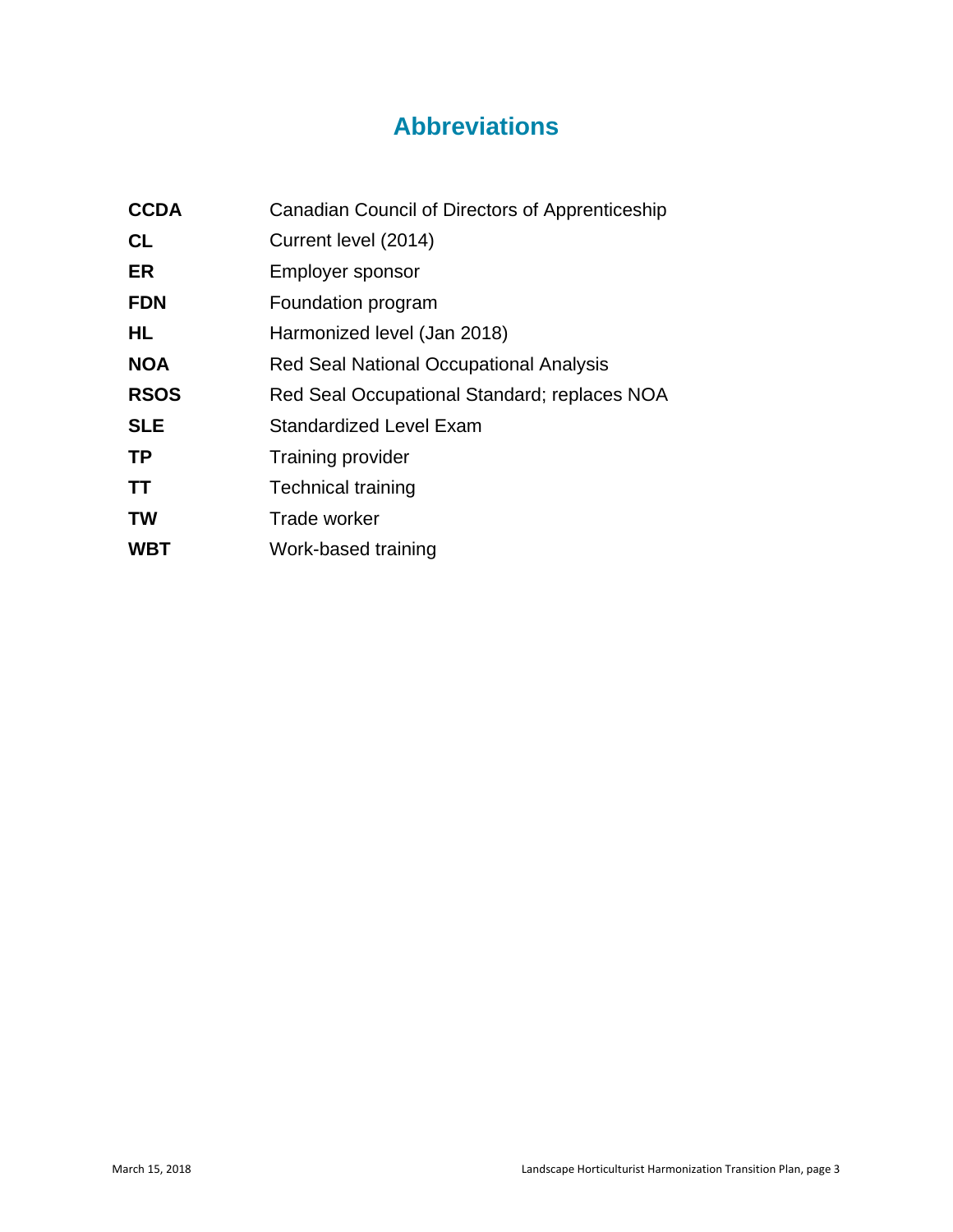### **Harmonization Overview**

<span id="page-3-0"></span>The Canadian Council of Directors of Apprenticeship (CCDA) is responsible for the Red Seal Program, which develops common interprovincial standards and examinations. The CCDA is undertaking the Harmonization Initiative in 30 Red Seal trades by 2020. British Columbia is an active participant in this initiative.

The goal is to substantively align apprenticeship systems across Canada by making apprenticeship training requirements more consistent in the Red Seal trades.

# **HARMONIZATION:**

What's changing for

#### Harmonization Priorities

- 1. Use of Red Seal trade name
- 2. Consistent total training hours (inschool and on-the-job)
- 3. Same number of training levels
- 4. Consistent sequencing of training content, including use of most recent Red Seal Occupational Standard (RSOS).

| <b>Landscape</b><br><b>Horticulturist</b>             | Changing<br>in BC? | What will<br>it be?                                          |
|-------------------------------------------------------|--------------------|--------------------------------------------------------------|
| <b>TRADE NAME</b>                                     | <b>NO</b>          | Landscape<br><b>Horticulturist</b>                           |
| <b>NUMBER OF</b><br><b>TRAINING LEVELS</b>            | <b>NO</b>          | 4                                                            |
| <b>TOTAL HOURS</b><br>technical + work-based training | <b>YES</b>         | <b>6,000 hours</b><br>Decreased by 1,200<br>work-based hours |
| <b>TRAINING SEQUENCE</b><br>order of subjects taught  | <b>YES</b>         | <b>Some changes to</b><br>sequence                           |
|                                                       |                    |                                                              |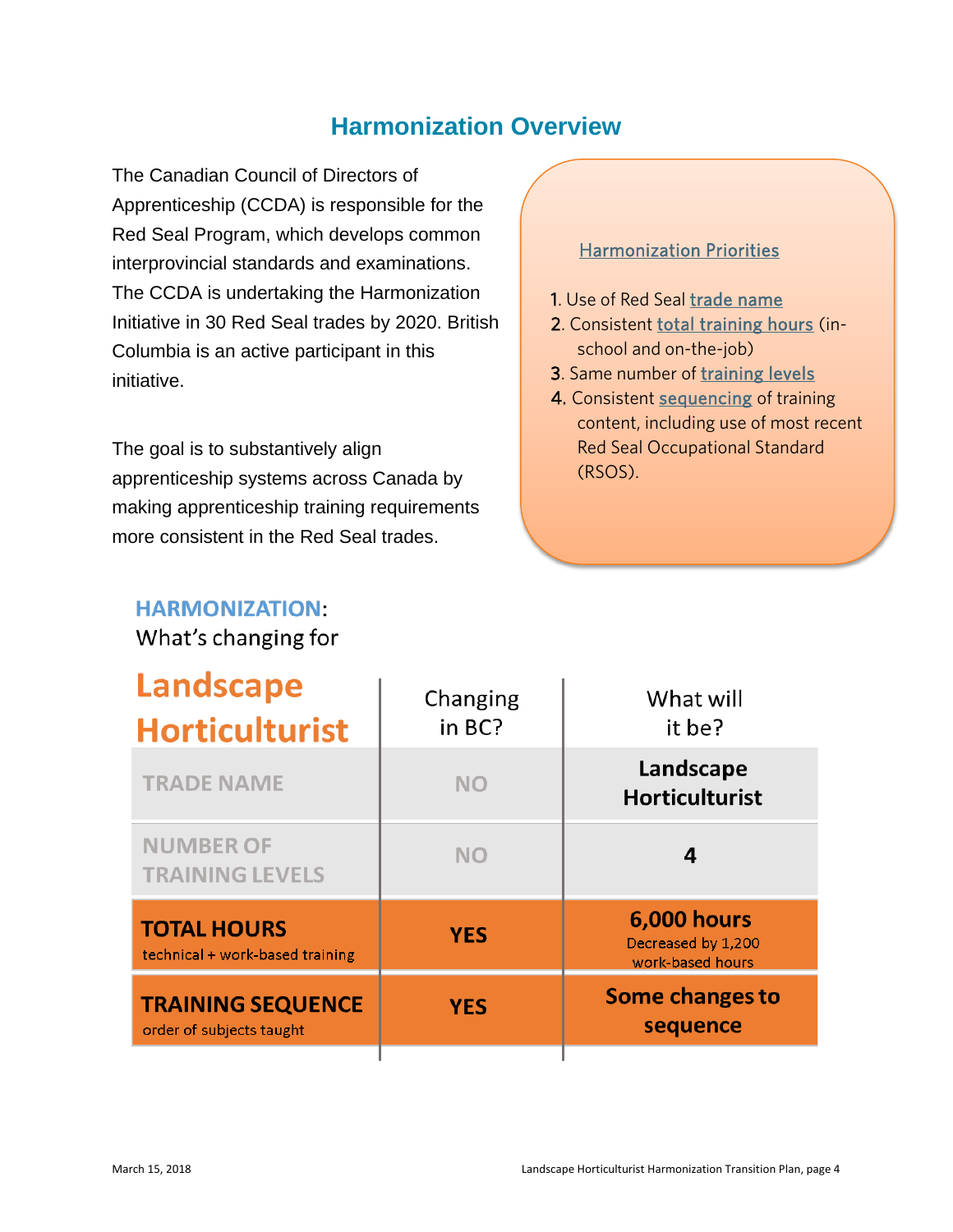### **Changes to Apprenticeship Pathway**

<span id="page-4-0"></span>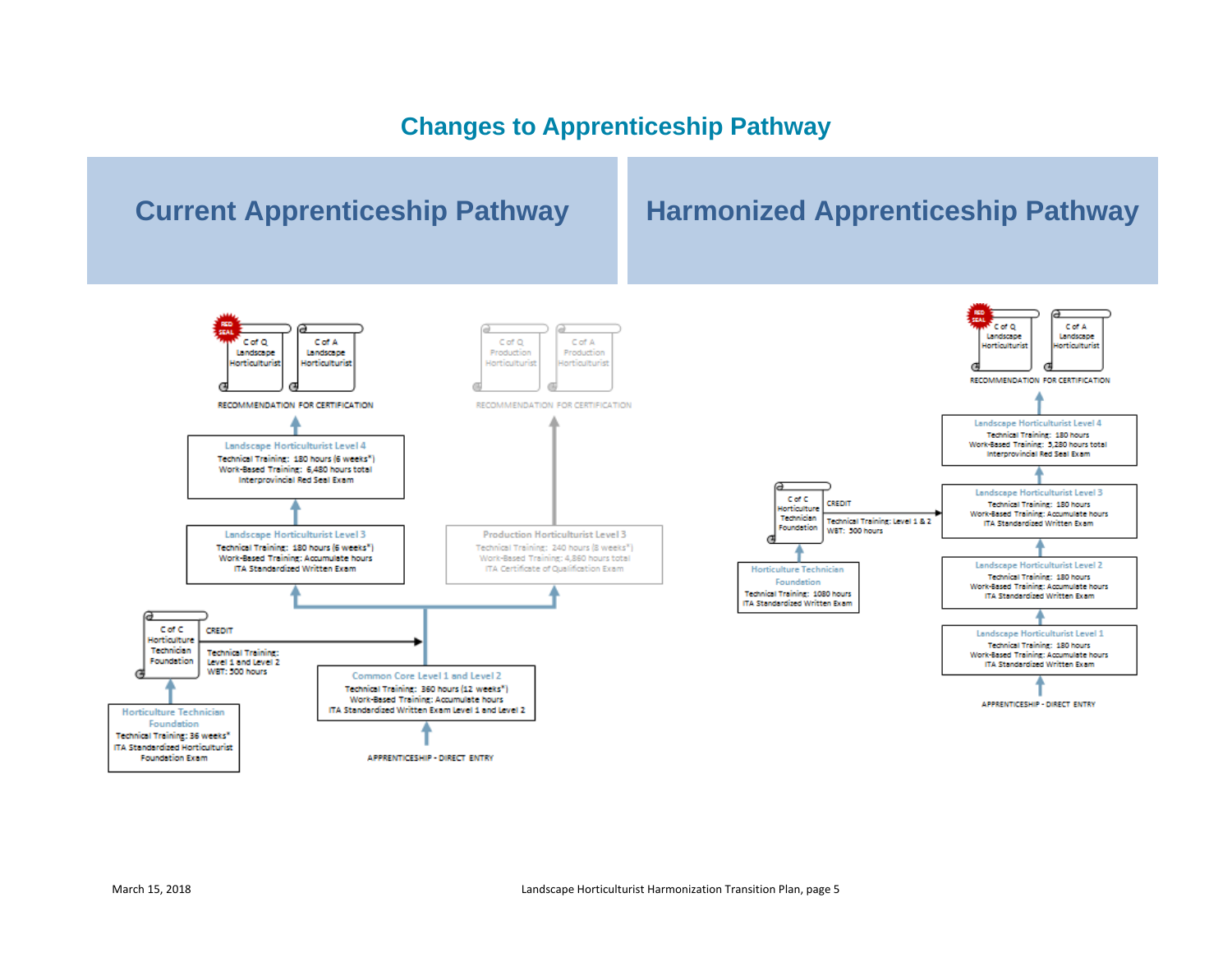# **Transition Planning Process**

<span id="page-5-0"></span>The re-sequencing of content through the Harmonization Initiative has resulted in significant changes to BC's sequencing of technical training in the Landscape Horticulturist program.

We consulted with the training providers that delivers the Landscape Horticulturist program, the articulation committee, and also considered the input of our internal partners. We evaluated a number of scenarios, and the transition plan outlined in this document was identified as the best option. We have also ensured that there are options for all current apprentices to complete their apprenticeship.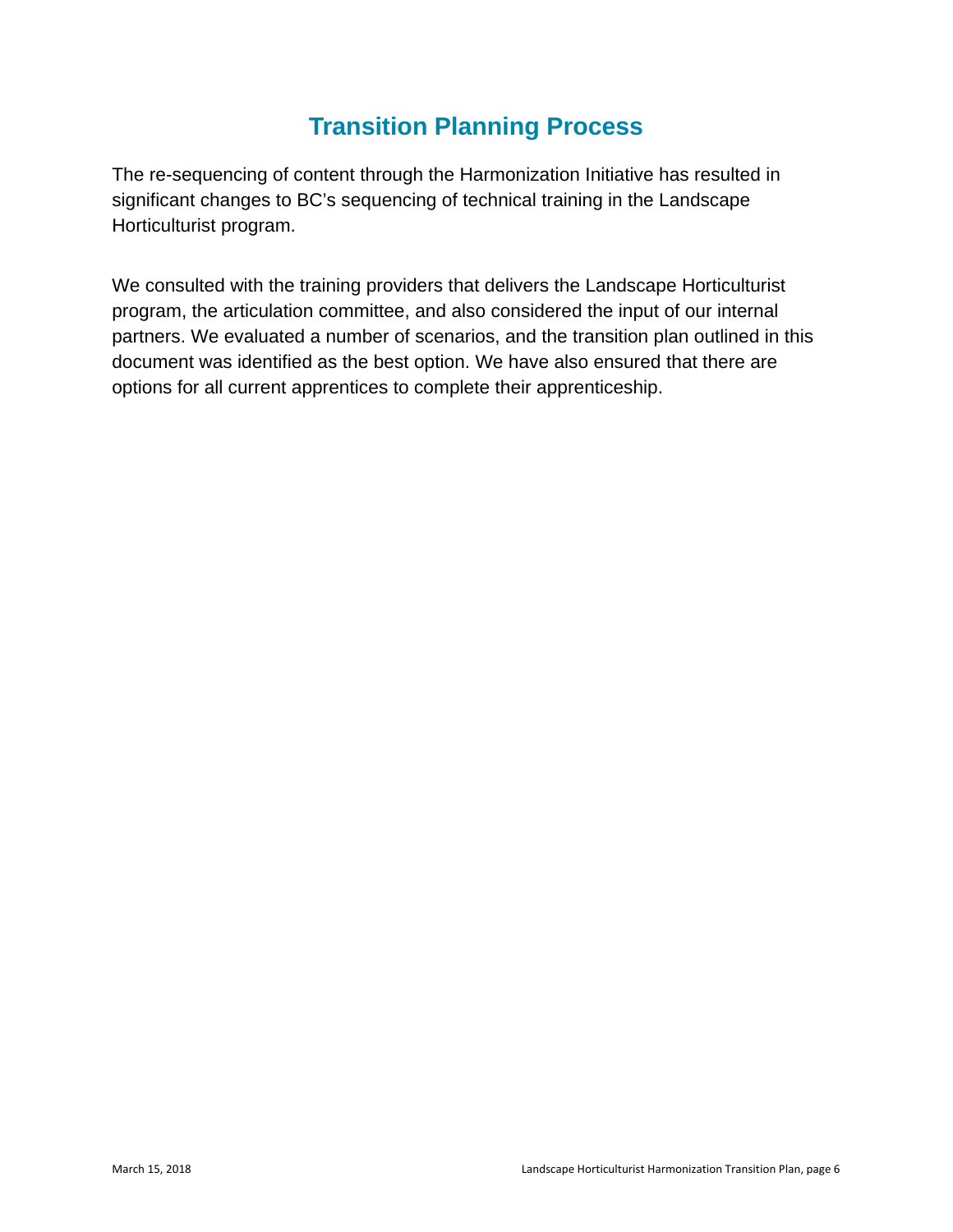### **Program Development and Transition Planning 2017-2018**



### <span id="page-6-0"></span>**Public Training Providers (6)**

Camosun College Kwantlen Polytechnic University North Island College

Thompson Rivers University University of the Fraser Valley Vancouver Island University

# <span id="page-6-1"></span>**Private Training Providers (3)**

Burnaby School District Pacific Horticulture College UBC Botanical Gardens

**Note**: Not all institutions teach every level. See *Appendix A: Training Provider Schedules* for a list of courses offered for 2018.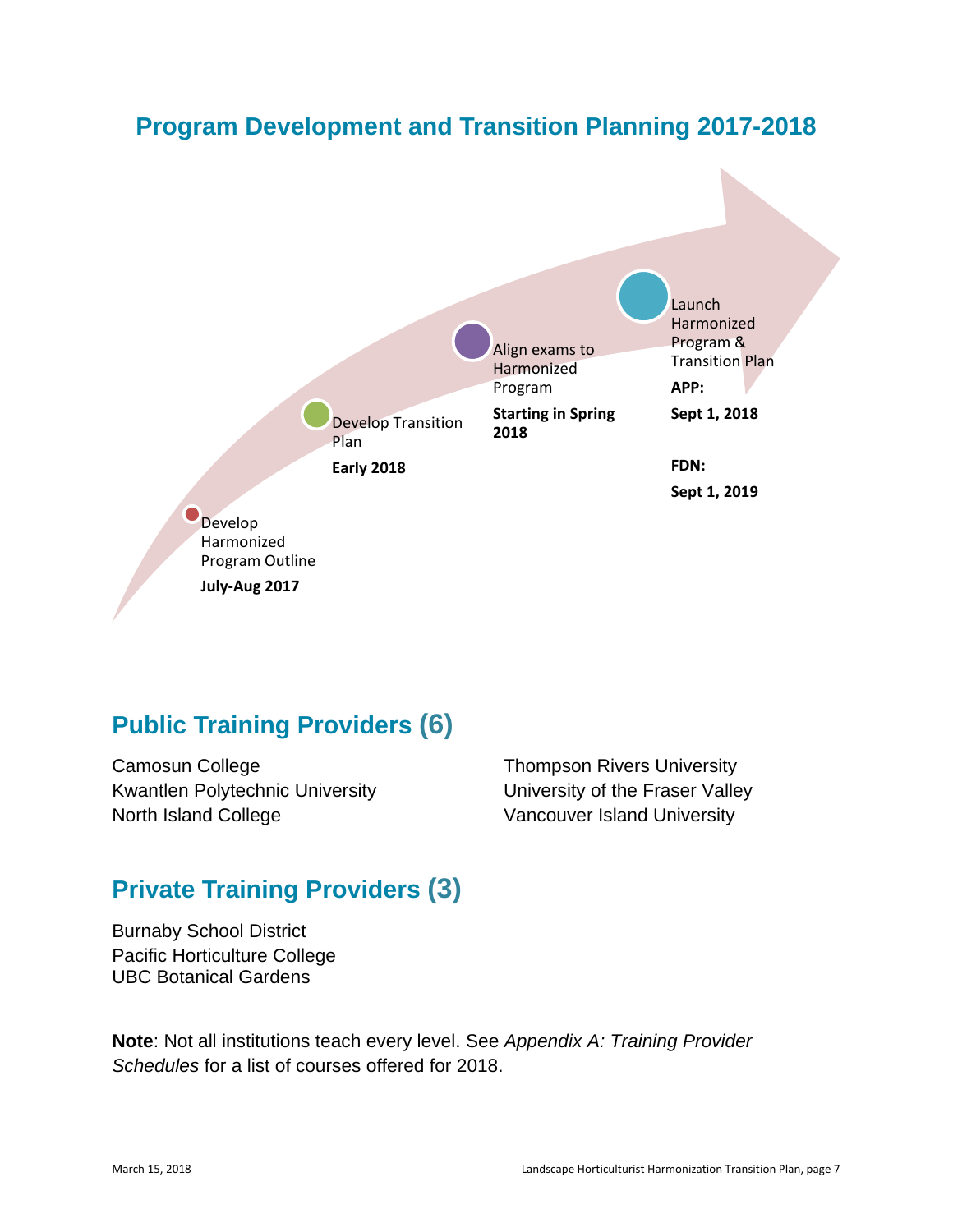### **The Gaps**

<span id="page-7-0"></span>

Gap A (CL1→HL2) applies to a student who has completed Current Level 1 or Foundation and is moving into Harmonized Level 2.

**Gap B (CL2HL3)** applies to a student who has completed Current Levels 1&2 and is moving into Harmonized Level 3.

**Gap C (CL3HL4** applies to a student who has completed Current Level 1,2&3 and is moving into Harmonized Level 4.

**Overlap** refers to the hours of content that a student who transitions to the harmonized program will be repeating.

**Gap** is an estimate of the hours of self-study and training a student would need in order to complete the missing competencies if they transition to the harmonized program.

\*\*See **Appendix C: Details of Gaps** for a list of the missing competencies\*\*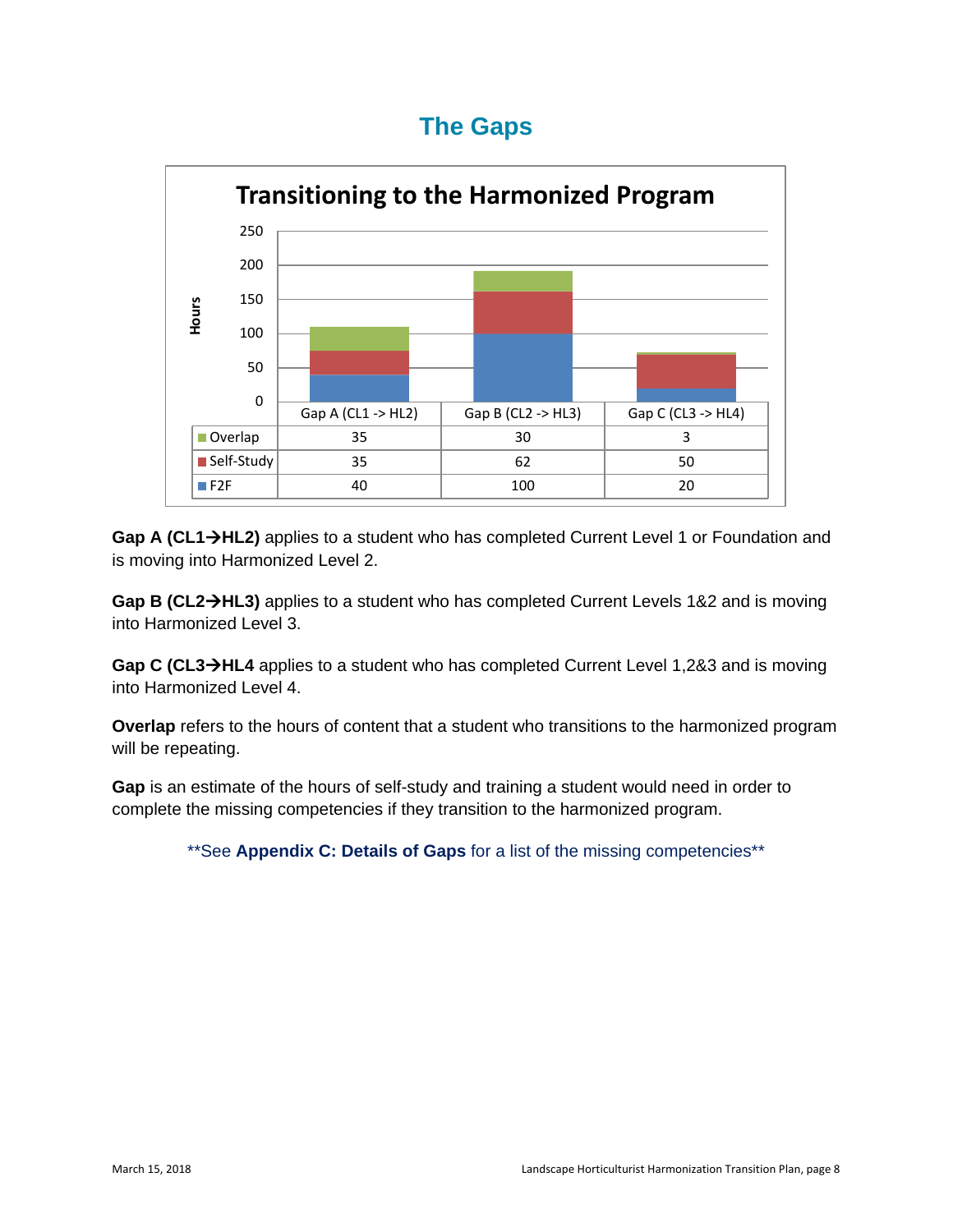## **Final Scenario**

**(Phase in with dual streaming and gap training)**

<span id="page-8-0"></span>

| <b>Implementation Timelines</b> |                   |  |  |
|---------------------------------|-------------------|--|--|
| Level 1                         | September 1, 2018 |  |  |
| Level 2                         | September 1, 2019 |  |  |
| Level 3                         | September 1, 2020 |  |  |
| Level 4                         | September 1, 2021 |  |  |

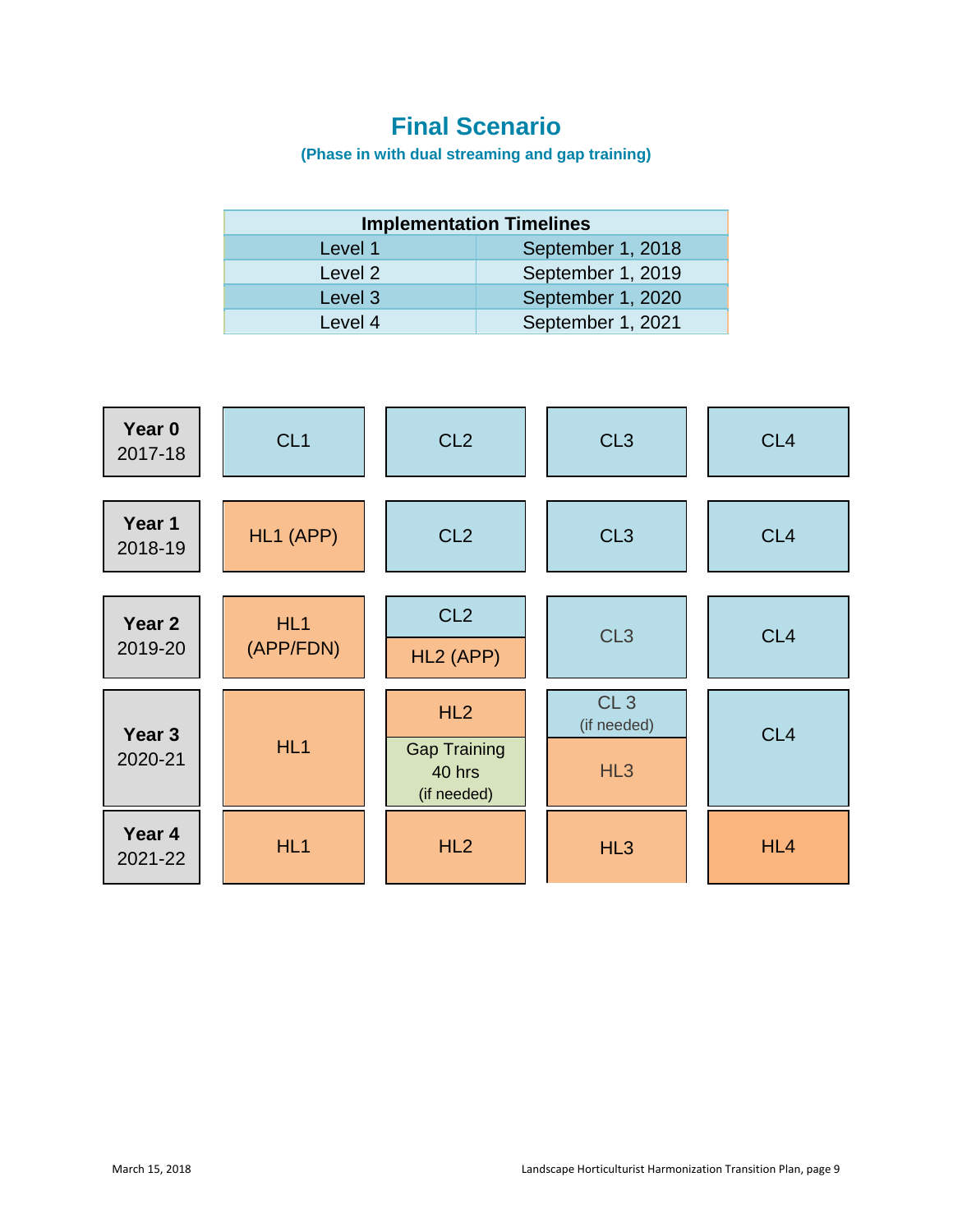<span id="page-9-0"></span>

# **Pathways for Current Apprentices (Summary)**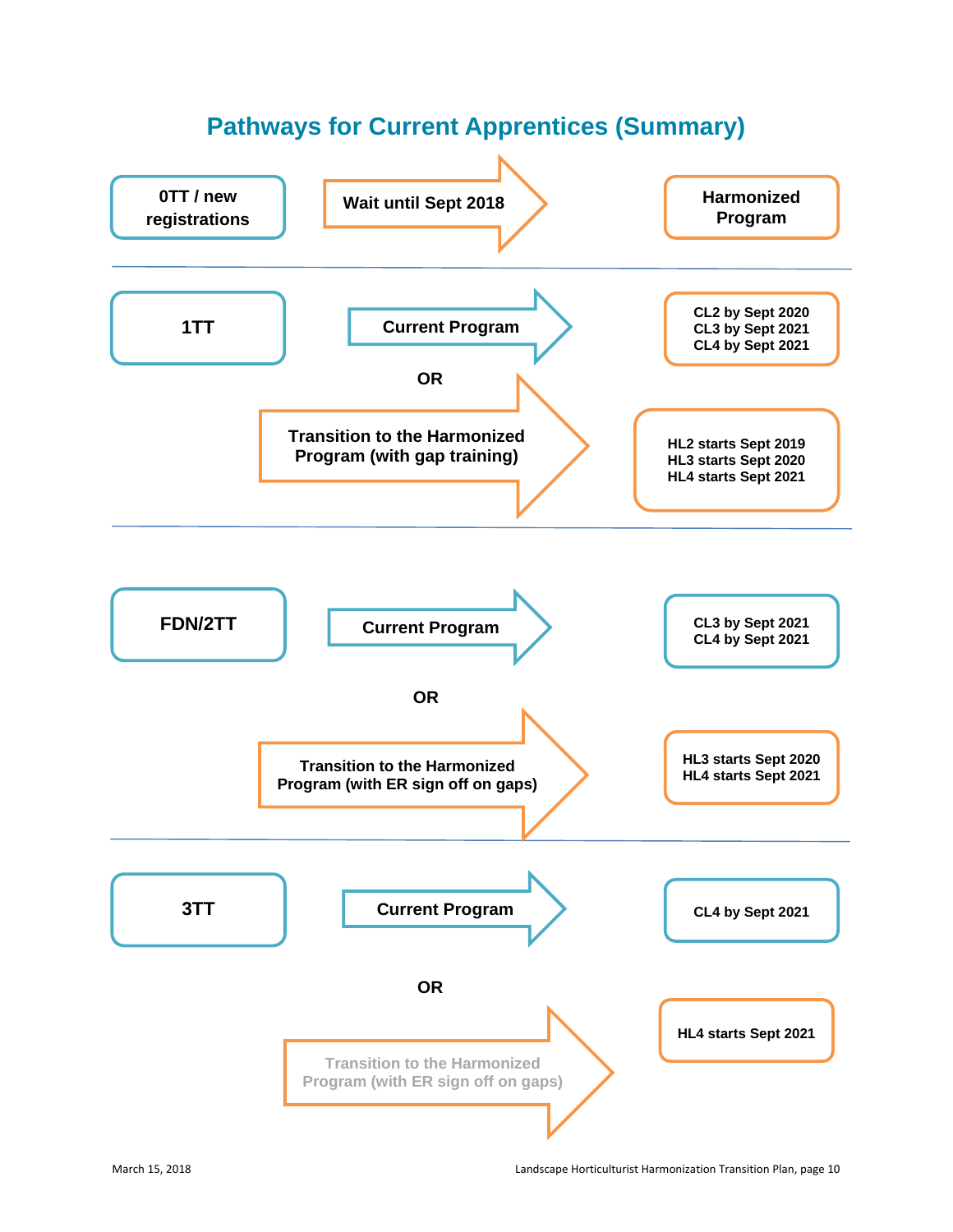# **Work-Based Training Hours (WBT)**

<span id="page-10-0"></span>The following changes to training time for Landscape Horticulturist will come into effect **September 1, 2018**:

• Decreased work-based training (WBT) hours in order to align with the harmonized standard of 5,280 hours of total training (**decrease of 720 hours**)

#### **Apprenticeship Pathway**

| <b>Current Program</b>              | <b>Hours</b> |
|-------------------------------------|--------------|
| <b>Technical Training</b>           | 720          |
| <b>Work-based Training Hours</b>    | 6.480        |
| <b>Current Total Training Hours</b> | 7.200        |

| <b>Harmonized Program</b>              | <b>Hours</b> |
|----------------------------------------|--------------|
| <b>Technical Training</b>              | 720          |
| <b>Work-based Training Hours</b>       | 5.280        |
| <b>Harmonized Total Training Hours</b> | 6.000        |

#### **Challenge Pathway and Sign-off Authority**

| <b>Current Program</b>                                              | <b>Hours</b>     |
|---------------------------------------------------------------------|------------------|
| <b>Work-based Training Hours for Apprenticeship</b>                 | 6.480            |
| ITA formula for calculating challenge trade related work experience | X <sub>1.5</sub> |
| <b>Current Challenge WBT Hours</b>                                  | 9.720            |

| <b>Harmonized Program</b>                                           | <b>Hours</b> |
|---------------------------------------------------------------------|--------------|
| Harmonized Work-based Training Hours for Apprenticeship             | 5.280        |
| ITA formula for calculating challenge trade related work experience | X 1.5        |
| <b>Harmonized Challenge WBT Hours</b>                               | 7.920        |

**NOTE:** If TWs complete in current program, the WBT hours for that program will apply. If they transition, they will have to complete the WBT hours for the harmonized program.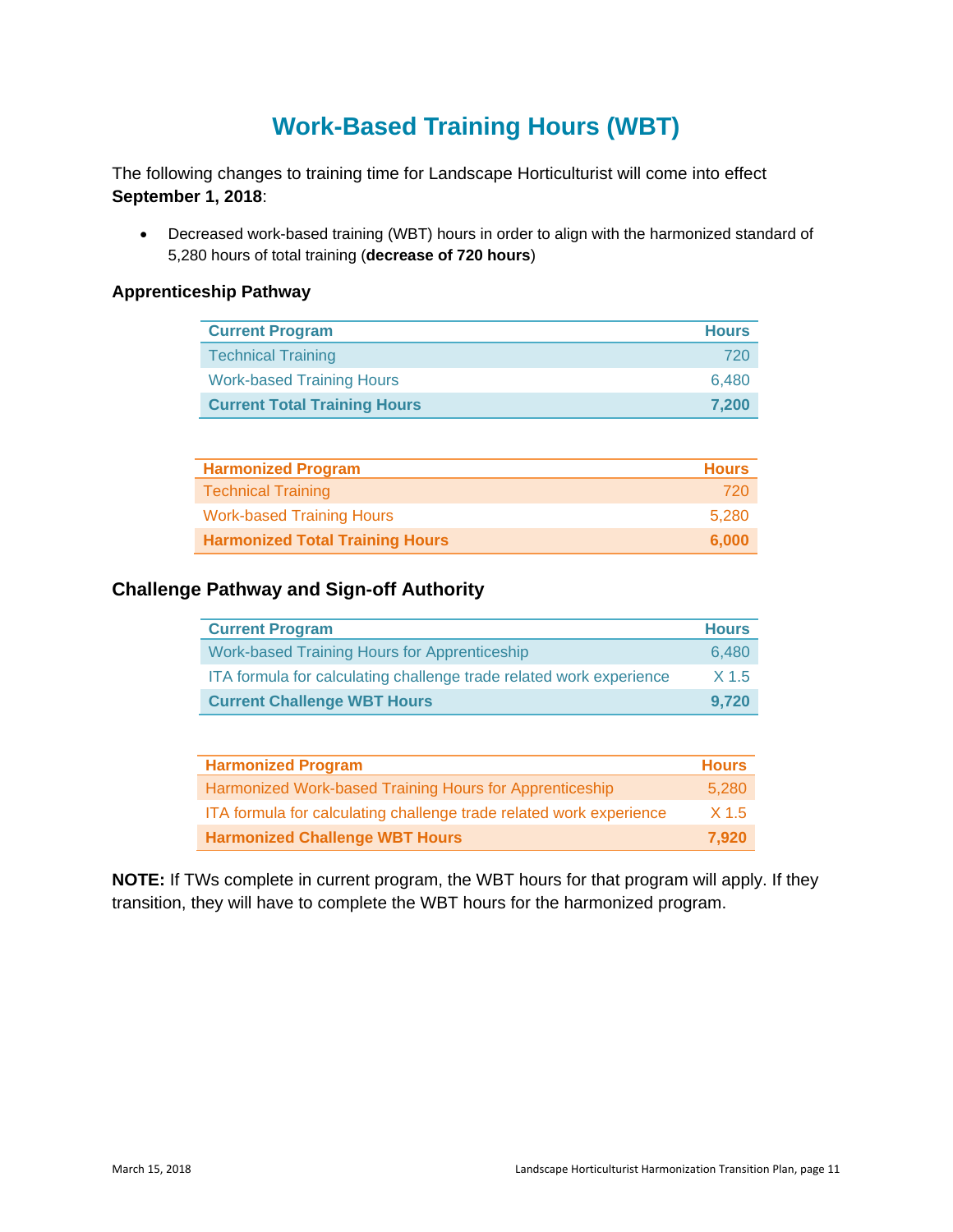### **Exams**

#### **Exams for the Harmonized Program**

<span id="page-11-0"></span>

| Exam                  | <b>Exam Development</b> | Exam Launch |
|-----------------------|-------------------------|-------------|
| HL1 (SLE)             | Spring 2018             | <b>TBD</b>  |
| HL <sub>2</sub> (SLE) | <b>TBD</b>              | TBD         |
| $HL3$ (SLE)           | TBD                     | TBD         |

The SLEs will need to be piloted with the first cohort of apprentices that complete HL1/HL2/HL3 and then further validated by peer review. This means the harmonized SLE will not launch until 4-5 months after the launch of the harmonized level. **For any harmonized classes that finish before the launch of the harmonized SLE, the final mark for the level will be based solely on in-class assessments.** 

#### **An OPSN will be sent to announce the launch of each of the harmonized SLE.**

The Current SLEs will be available for any CL1/CL2/CL3 class. It will be crucial to ensure that classes are writing the exam that matches the course they have completed. *When requesting an exam, please indicate whether it is for a harmonized (HL) or current (CL) class***.**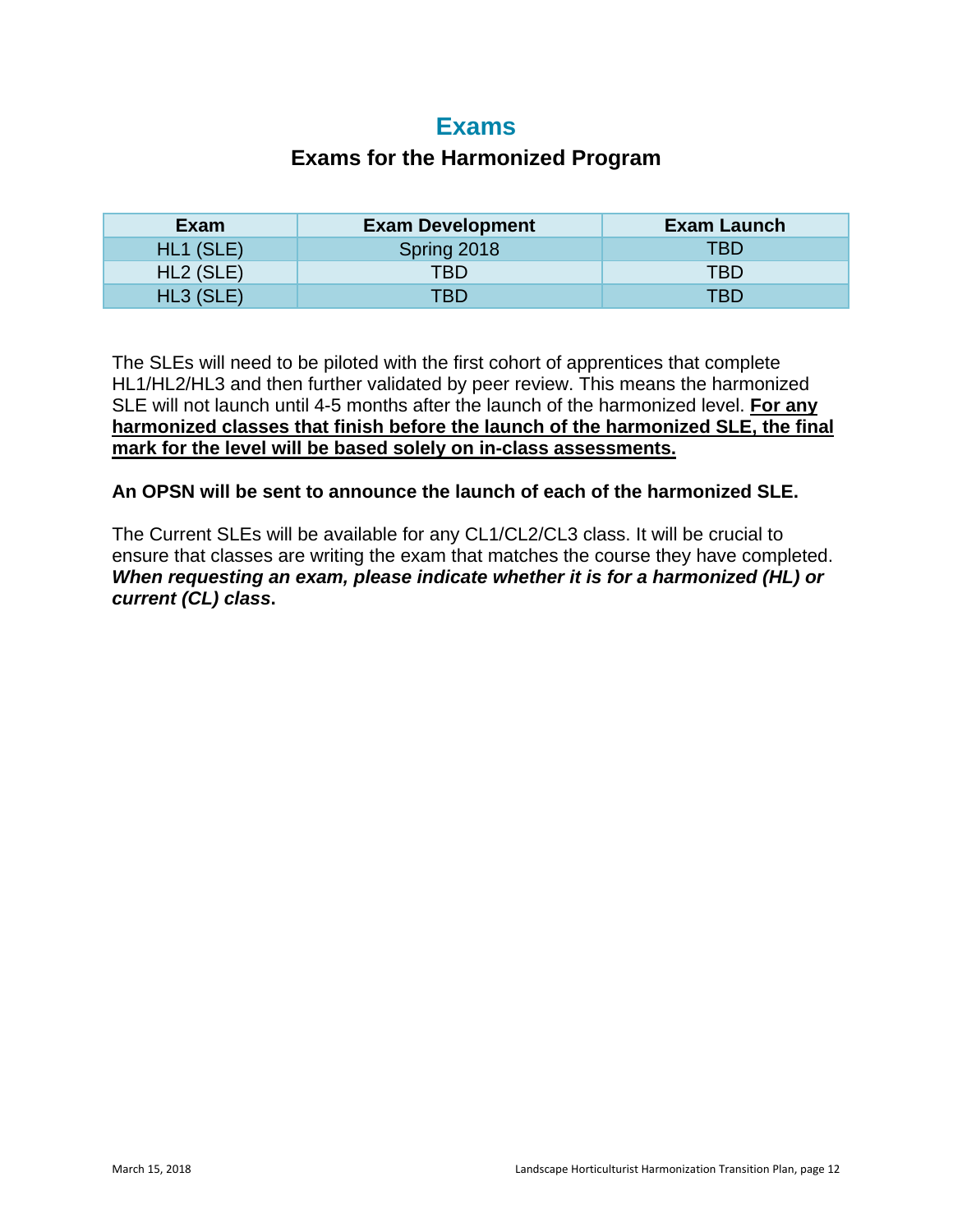# **Appendix A: Training Provider Schedules**

**SCHEDULE LISTING for Sept. 1, 2018 IMPLEMENTATION DATE (Taken from Trades Training BC website Feb. 28 2018)**

#### <span id="page-12-0"></span>**Level 1**

| <b>INSTITUTION</b> | <b>PROGRAM NAME</b>  | <b>STARTS</b> | <b>ENDS</b> | <b>CAMPUS</b> |
|--------------------|----------------------|---------------|-------------|---------------|
| Kwantlen           | Harmonized Landscape | Sept 24,      | Nov. 3,     | Langley       |
| Polytechnic        | Horticulturist       | 2018          | 2018        |               |
| Kwantlen           | Harmonized Landscape | Feb. 18,      | Mar 30,     | Langley       |
| Polytechnic        | Horticulturist       | 2019          | 2019        |               |

#### **Level 2**

| <b>INSTITUTION</b>      | <b>PROGRAM NAME</b>                   | <b>STARTS</b>    | <b>ENDS</b>  | <b>CAMPUS</b> |
|-------------------------|---------------------------------------|------------------|--------------|---------------|
| Kwantlen<br>Polytechnic | <b>Common Core Production</b><br>Only | Sept 10,<br>2018 | Oct 19, 2018 | Langley       |
| Kwantlen<br>Polytechnic | Common Core Landscape<br>Only         | Nov 5, 2018      | Dec 15, 2018 | Langley       |

#### **Level 3**

| <b>INSTITUTION</b>      | <b>PROGRAM NAME</b>              | <b>STARTS</b>   | <b>ENDS</b>  | <b>CAMPUS</b> |
|-------------------------|----------------------------------|-----------------|--------------|---------------|
| Kwantlen<br>Polytechnic | <b>Production Horticulturist</b> | Oct 22,<br>2018 | Dec 15, 2018 | Langley       |
| Kwantlen<br>Polytechnic | Landscape Horticulturist         | Jan 7, 2019     | Feb 16, 2019 | Langley       |

#### **Level 4**

| <b>INSTITUTION</b>      | <b>PROGRAM NAME</b>              | <b>STARTS</b>   | <b>ENDS</b>  | <b>CAMPUS</b> |
|-------------------------|----------------------------------|-----------------|--------------|---------------|
| Kwantlen<br>Polytechnic | <b>Production Horticulturist</b> | Oct 22,<br>2018 | Dec 15, 2018 | Langley       |
| Kwantlen<br>Polytechnic | Landscape Horticulturist         | Jan 7, 2019     | Feb 16, 2019 | Langley       |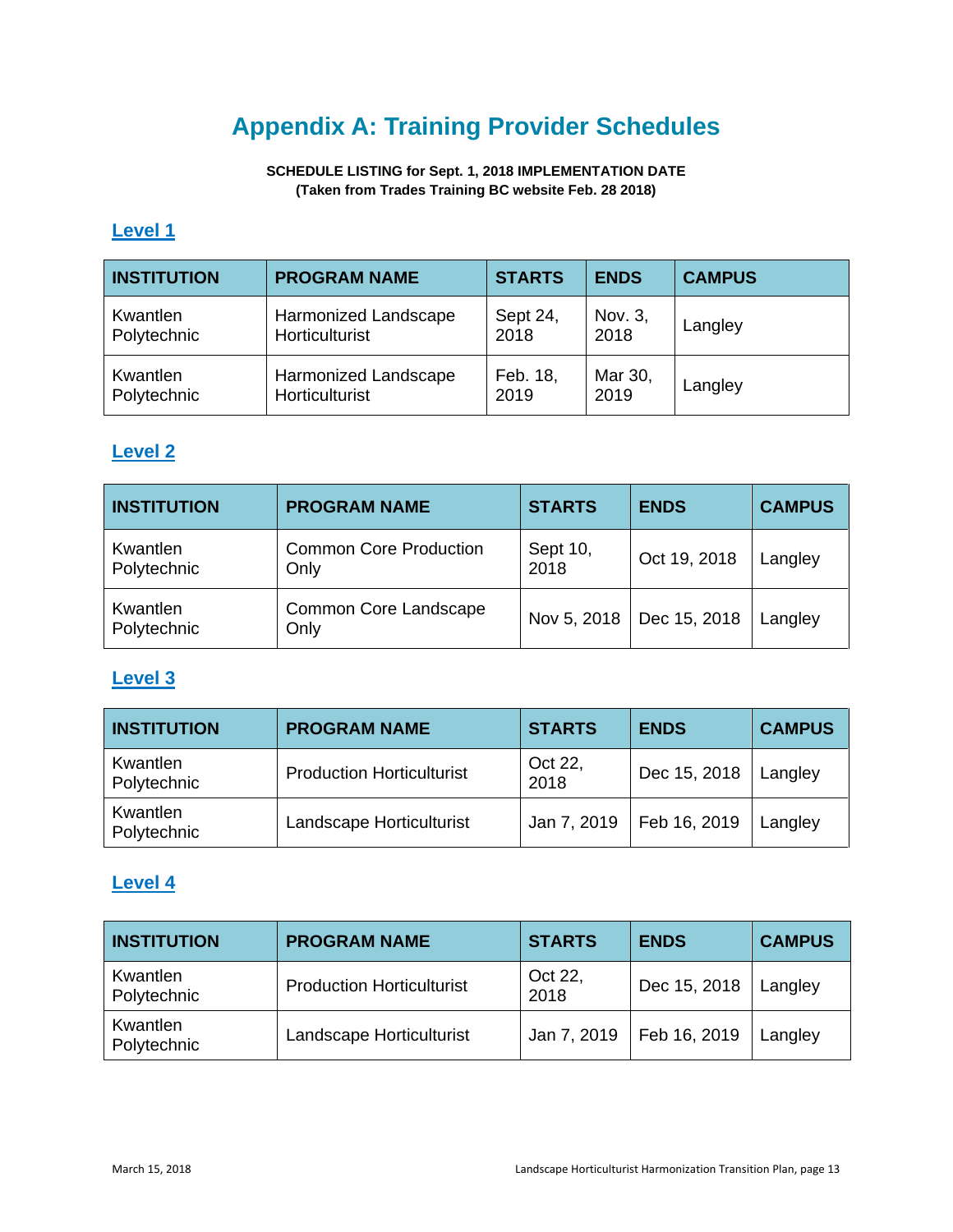# **Appendix C: Details of Gaps**

### **GAP A: CL1→HL2**

#### **Gap (Missing Content)**

<span id="page-13-0"></span>This table lists the content that a student will be **missing** if they have completed Current Level 1 (CL1) and then take Harmonized Level 2 (HL2).

| Competency                                                                   | <b>Objectives</b><br>/LT                                                                                     | <b>Changes</b>                                            | <b>Achieve</b><br><b>Criteria</b> | Self-<br><b>Study</b> | F <sub>2F</sub> | <b>Priority</b> | <b>Comments</b>                                                                                                   |
|------------------------------------------------------------------------------|--------------------------------------------------------------------------------------------------------------|-----------------------------------------------------------|-----------------------------------|-----------------------|-----------------|-----------------|-------------------------------------------------------------------------------------------------------------------|
| A2<br>Maintains safe<br>work<br>environment                                  | Safety meetings,<br>safety barriers,<br>reporting, safety<br>warning symbols                                 | CL1&2->HL1(in<br>context HL2)                             | <b>No</b>                         | $\overline{2}$        | $\mathbf 0$     | Low             | Reviewed in<br>context in<br>subsequent<br>levels, but<br>needs two<br>hours of<br>study to<br>address the<br>gap |
| <b>B1</b><br>Uses hand<br>tools                                              | Tools are<br>specific to what<br>is taught at level                                                          | $CL1,2,3,4 \rightarrow$<br>HL1,2,3 (in<br>context in HL4) | $\overline{N}$                    | 0                     | $\overline{0}$  | None            | Reviewed in<br>context in<br>subsequent<br>levels WBT<br>and in TT in<br>context.                                 |
| <b>B2</b><br>Uses power<br>tools                                             | Tools are<br>specific to what<br>is taught at level                                                          | CL1,2,3,4 $\rightarrow$<br>HL1,2,3 (in<br>context in HL4) | <b>No</b>                         | 0                     | 0               | None            | Reviewed in<br>context in<br>subsequent<br>levels WBT<br>and in TT in<br>context                                  |
| $\overline{C1}$<br>Performs site<br>assessments                              | Visual<br>inspection,<br>security<br>requirements,<br>soil, compaction,<br>drainage slope                    | $CL384 \rightarrow$<br>HL1, 2, 3, 4                       | $\overline{N}$                    |                       | $3 - 4$         | High            | This gap<br>must be<br>addressed<br>before<br>moving into<br>Harmonized<br>program                                |
| $\overline{C2}$<br><b>Uses</b><br>documentation<br>and reference<br>material | Documents,<br>textbooks, safety<br>requirements,<br>contacting<br>authorities and<br>locators, read<br>plans | $CL3&4\rightarrow$<br>HL1, 2, 3, 4                        | $\overline{N}$                    | 1                     |                 | Low-<br>Medium  | Some<br>similarity and<br>overlap with<br>A2                                                                      |
| $\overline{C3}$<br><b>Maintains</b><br>records                               | Safety records,<br>tool and<br>equipment<br>requirements                                                     | $CL3\rightarrow$<br>HL1, 2, 3, 4                          | <b>No</b>                         | $1 - 2$               |                 | Low             | Not a<br>significant<br>gap.                                                                                      |
| C7<br>Transports                                                             | Prepare for<br>transport                                                                                     | $CL3 \rightarrow HL1,2$                                   | <b>No</b>                         |                       | 4               | Low-<br>med     |                                                                                                                   |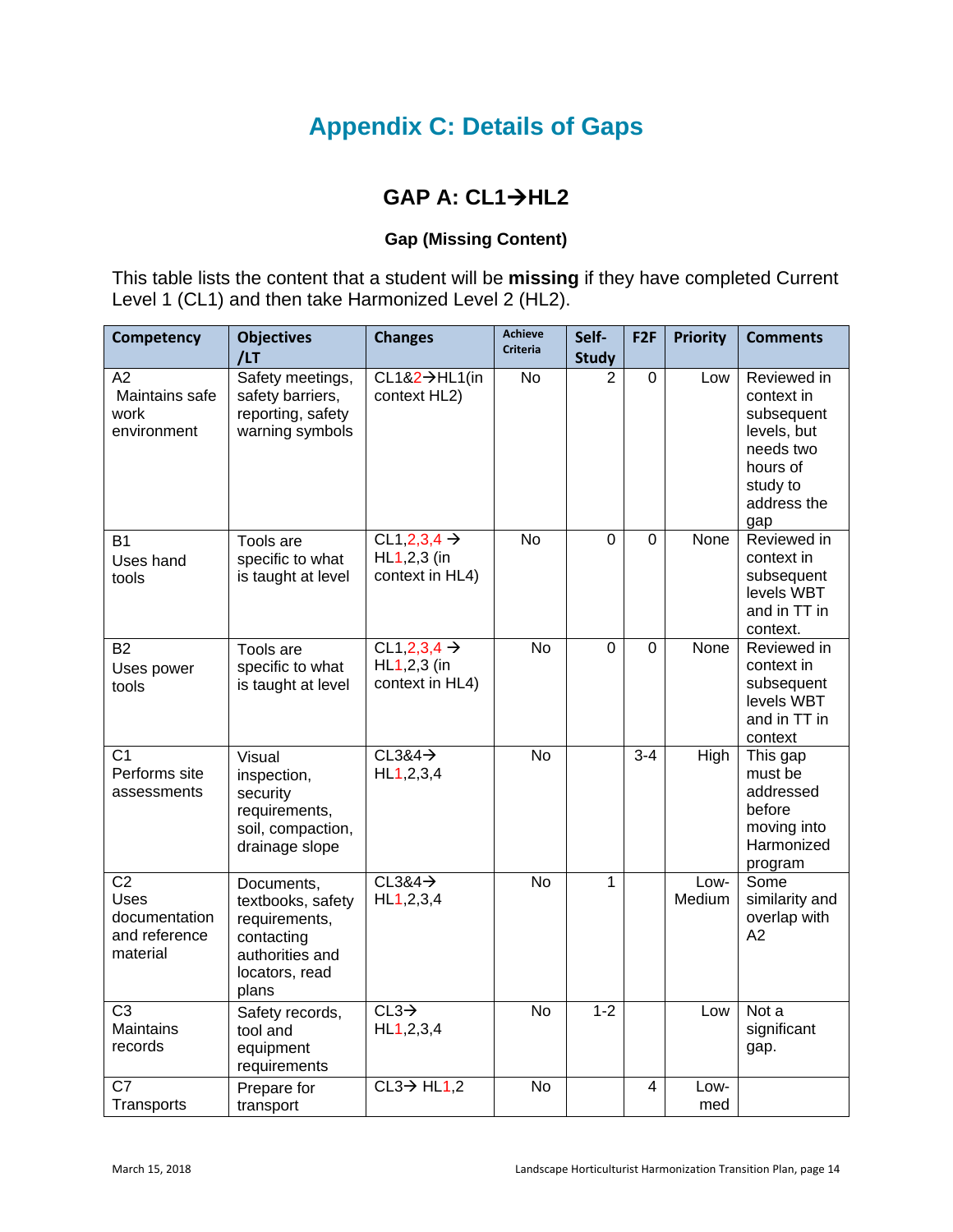| Competency                                                             | <b>Objectives</b><br>/LT                                                  | <b>Changes</b>                                                | <b>Achieve</b><br><b>Criteria</b> | Self-<br><b>Study</b> | F <sub>2F</sub> | <b>Priority</b> | <b>Comments</b>                                                                                  |
|------------------------------------------------------------------------|---------------------------------------------------------------------------|---------------------------------------------------------------|-----------------------------------|-----------------------|-----------------|-----------------|--------------------------------------------------------------------------------------------------|
| materials                                                              |                                                                           |                                                               |                                   |                       |                 |                 |                                                                                                  |
| C <sub>8</sub><br>Transports<br>equipment                              | Secure, load and<br>unload                                                | $CL3,4 \rightarrow HL1,2$                                     | <b>No</b>                         |                       | 3               | Low-<br>med     |                                                                                                  |
| E1<br>Uses<br>communication<br>techniques                              | Communication<br>equipment,<br>universal hand<br>signals                  | CL1&2→HL1(in<br>context HL2)                                  | <b>No</b>                         |                       | 1               | Low             | Hand signals<br>is the only<br>item that<br>needs to be<br>addressed as<br>a gap.                |
| F <sub>3</sub><br>Manages plant<br>health and<br>growing<br>conditions | Conditions and<br>practices for<br>plant health,<br>plant stress          | $CL 2 \rightarrow HL1,2$                                      | <b>No</b>                         | $\overline{2}$        | $\overline{2}$  | High            |                                                                                                  |
| G <sub>1</sub><br>Practices<br>environmental<br>stewardship            | Entire<br>competency plus<br>standards for<br>environmental<br>protection | New HL1,2,3,4<br>$CL3 \rightarrow HL1$                        | <b>No</b>                         | $\overline{2}$        |                 | Medium          | New content                                                                                      |
| G4<br>Practices water<br>stewardship                                   | Entire<br>competency                                                      | New HL <sub>2</sub> ,3                                        | No                                | 1                     | $\overline{2}$  | High            | Water<br>sampling<br>should be<br>done F2F                                                       |
| H3<br>Performs<br>grading                                              | Entire<br>competency plus<br>Cut and fill, site<br>hydrology              | $CL 3 \rightarrow HL1$                                        | Yes                               |                       | $15 -$<br>20    | High            | This is a<br>significant<br>gap and<br>must be<br>addressed<br>before<br>starting<br><b>HL2.</b> |
| H <sub>4</sub><br>Installs<br>drainage<br>systems                      | Entire<br>competency                                                      | $CL 3 \rightarrow HLI$                                        | Yes                               | $4 - 5$               | 8               | High            | Must cover<br>this before<br>moving into<br>HL <sub>2</sub> .                                    |
| J1<br>Installs growing<br>media                                        | Entire<br>competency                                                      | $CL 4 \rightarrow HL1$<br>Repeated in<br>Gap B & C            | No                                | $\overline{2}$        |                 | Med             | Some<br>covered in<br><b>WBT</b>                                                                 |
| $\overline{\sqrt{5}}$<br>Installs turf<br>from seed                    | Entire<br>competency                                                      | $CL 4 \rightarrow H\overline{L1}$<br>Repeated in<br>Gap B & C | No                                | $\overline{4}$        |                 | high            |                                                                                                  |
| J6<br>Installs sod                                                     | Entire<br>competency                                                      | $CL 4 \rightarrow HL1$<br>Repeated in<br>Gap B & C            | Yes                               | 3                     |                 | high            |                                                                                                  |
| L <sub>8</sub><br>Practices snow<br>and ice control                    | Entire<br>competency                                                      | New HL3<br>Not really a<br>gap?                               | No                                | 3                     |                 | low             |                                                                                                  |
| M <sub>1</sub><br>Maintains<br>exterior<br>softscape                   | Entire<br>competency plus<br>cultivating<br>growing media                 | CL $4\rightarrow$ HL1,2                                       | Yes                               | 5                     |                 | high            |                                                                                                  |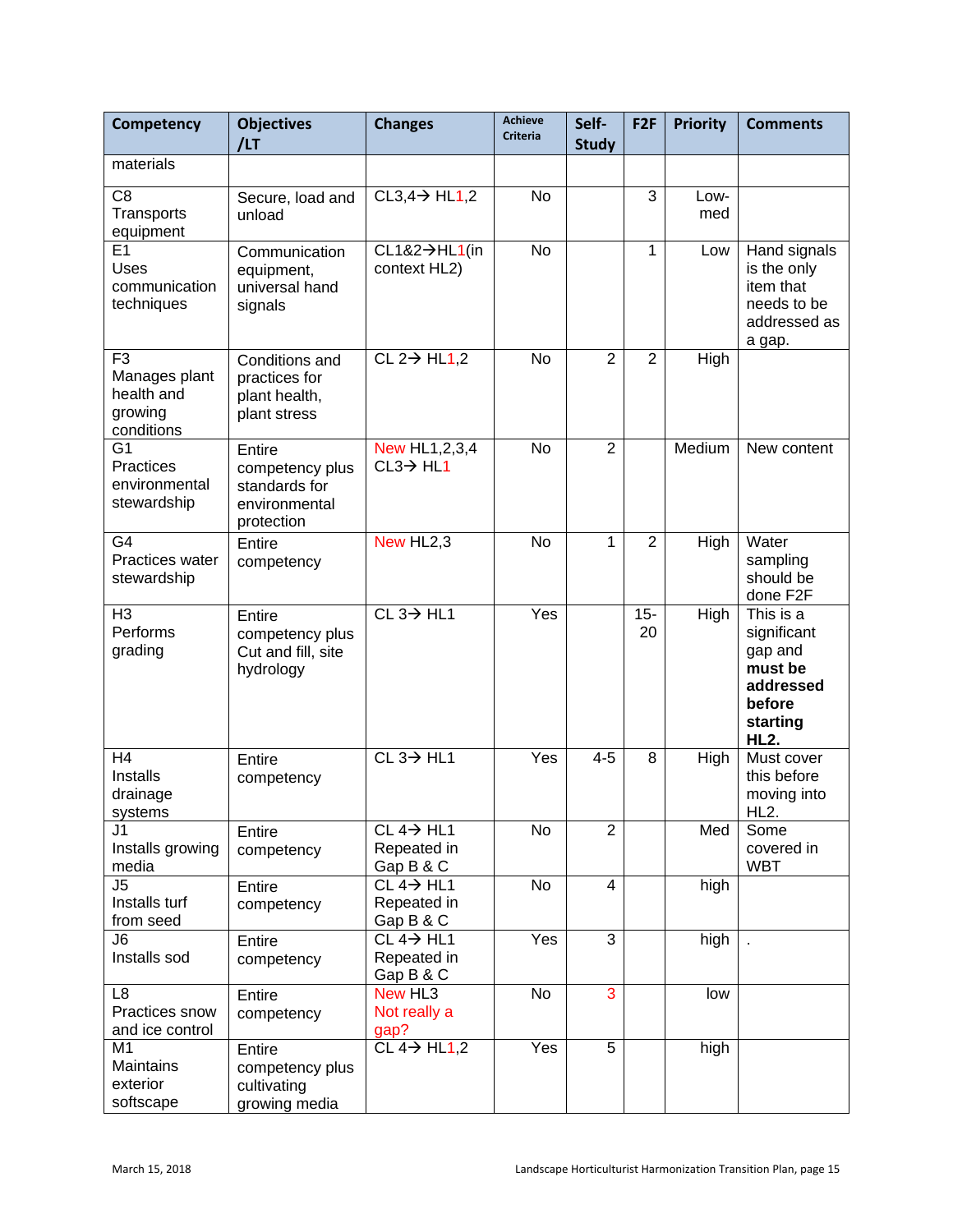| Competency                   | <b>Objectives</b><br>/LT                                                | <b>Changes</b>                                      | <b>Achieve</b><br><b>Criteria</b> | Self-<br><b>Study</b> | F <sub>2F</sub> | <b>Priority</b> | <b>Comments</b>          |
|------------------------------|-------------------------------------------------------------------------|-----------------------------------------------------|-----------------------------------|-----------------------|-----------------|-----------------|--------------------------|
|                              | and purpose and<br>procedure of<br>exterior<br>softscape<br>maintenance |                                                     |                                   |                       |                 |                 |                          |
| M3<br>Maintains<br>turfgrass | Entire<br>competency                                                    | $CL 4 \rightarrow H L1$<br>Repeated in<br>Gap B & C | Yes                               | 4                     |                 | high            | Covered in<br><b>WBT</b> |
|                              |                                                                         |                                                     | <b>Total</b><br><b>Hours</b>      | 34-36                 | $38 -$<br>44    |                 |                          |

#### **Overlap (Repeated Content)**

This table lists the content that a student will be **repeating** if they have completed Current Level 1 (CL1) and then take Harmonized Level 2 (HL2).

|                | <b>Competency</b>                               | <b>Objectives L/T</b>                                                                                                              | <b>Changes</b>                                                         | <b>Overlap Hours</b> |
|----------------|-------------------------------------------------|------------------------------------------------------------------------------------------------------------------------------------|------------------------------------------------------------------------|----------------------|
| B <sub>3</sub> | Uses measuring<br>equipment                     |                                                                                                                                    | $CL1 \rightarrow HL1,2,3$<br>No achievement<br>criteria                | $\overline{0}$       |
| E2             | Uses mentoring<br>techniques                    | Social responsibility<br>issues, power in the<br>organization, leadership<br>skills, diverse<br>workplace, employment<br>standards | $CL1,2 \rightarrow HL4$<br>No achievement<br>criteria                  | minimal              |
| F <sub>5</sub> | Manages pests, diseases<br>and invasive species | Characteristics,<br>treatment, methods                                                                                             | CL1,2,3,4 $\rightarrow$ HL3,4<br>Achievement<br>criteria in L4 only    | 28                   |
| G3             | Practices soil stewardship                      | Soil and soil<br>management, soil tests.<br>LTs 1-3 in new HL 2<br>(Soil biota, organic<br>matter, composting)                     | $CL 1 \rightarrow HL1,2$<br>No achievement<br>criteria                 | $6 - 7$              |
|                |                                                 |                                                                                                                                    | <b>Total Hours of</b><br><b>Content Repeated</b><br>at HL <sub>2</sub> | 35-36                |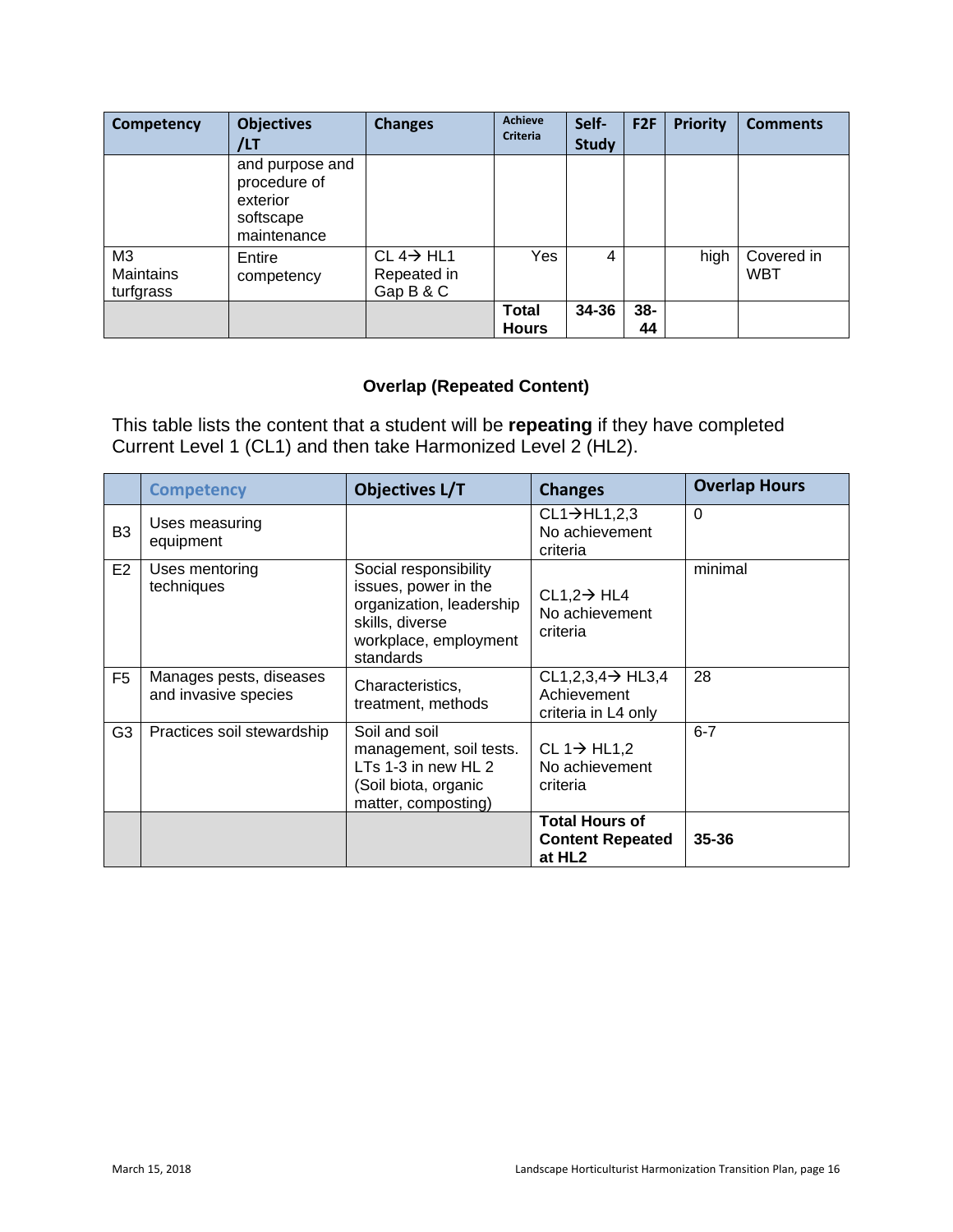### **GAP B: CL2HL3**

#### **Gap (Missing Content)**

This table lists the content that a student will be **missing** if they have completed Current Level 2 (CL2) and then take Harmonized Level 3 (HL3).

| <b>Competency</b>                                                    | <b>Objectives L/T</b>                                                                                                                                            | <b>Changes</b>                                                          | <b>Achieve</b><br><b>Criteria</b> | Self-<br>study | F <sub>2F</sub> | <b>Priority</b> | <b>Comments</b>                                                                   |
|----------------------------------------------------------------------|------------------------------------------------------------------------------------------------------------------------------------------------------------------|-------------------------------------------------------------------------|-----------------------------------|----------------|-----------------|-----------------|-----------------------------------------------------------------------------------|
| <b>B1</b><br>Uses hand<br>tools                                      | Tools are<br>specific to what<br>is taught at<br>level                                                                                                           | CL1,2,3,4<br>$\rightarrow$ HL1,2,3<br>(in context<br>in $HL4$ )         | <b>No</b>                         | 0              | 0               | Not an<br>issue | Reviewed in<br>context in<br>subsequent<br>levels WBT<br>and in TT in<br>context  |
| <b>B2</b><br>Uses power<br>tools                                     | Tools are<br>specific to what<br>is taught at<br>level                                                                                                           | CL1,2,3,4<br>$\rightarrow$ HL1,2,3<br>(in context<br>in $HL4$ )         | <b>No</b>                         | 0              | 0               | Not an<br>issue | Reviewed in<br>context in<br>subsequent<br>levels WBT<br>and in TT in<br>context. |
| C <sub>1</sub><br>Performs site<br>assessments                       | Visual<br>inspection,<br>security<br>requirements,<br>soil,<br>compaction,<br>drainage slope,<br>public and<br>private<br>markings, soil<br>tests and<br>erosion | CL3&4 $\rightarrow$<br>HL1, 2, 3, 4                                     | <b>No</b>                         | $\overline{2}$ | 6               | High            | Must<br>complete this<br>gap before<br>moving into<br>Harmonized<br>program       |
| C <sub>2</sub><br>Uses<br>documentation<br>and reference<br>material | Documents,<br>textbooks,<br>safety<br>requirements,<br>contacting<br>authorities and<br>locators, read<br>plans, interpret<br>documentation,<br>compliance       | $CL3\rightarrow$<br>HL1, 2, 3, 4<br>$CL4\rightarrow$<br>HL <sub>1</sub> | <b>No</b>                         | 3              | 5               | High            |                                                                                   |
| $\overline{C3}$<br><b>Maintains</b><br>records                       | Safety records,<br>tool and<br>equipment<br>requirements,<br>packing slips                                                                                       | $CL3\rightarrow$<br>HL1, 2, 3, 4                                        | <b>No</b>                         | 1              |                 | Low             | Covered in<br>WBT.                                                                |
| C7<br>Transports<br>materials                                        | Prepare for<br>transport,<br>secure, load<br>and transport                                                                                                       | $CL3\rightarrow$<br>HL1,2                                               | <b>No</b>                         | $1 - 2$        |                 | Low-<br>med     | in WBT.                                                                           |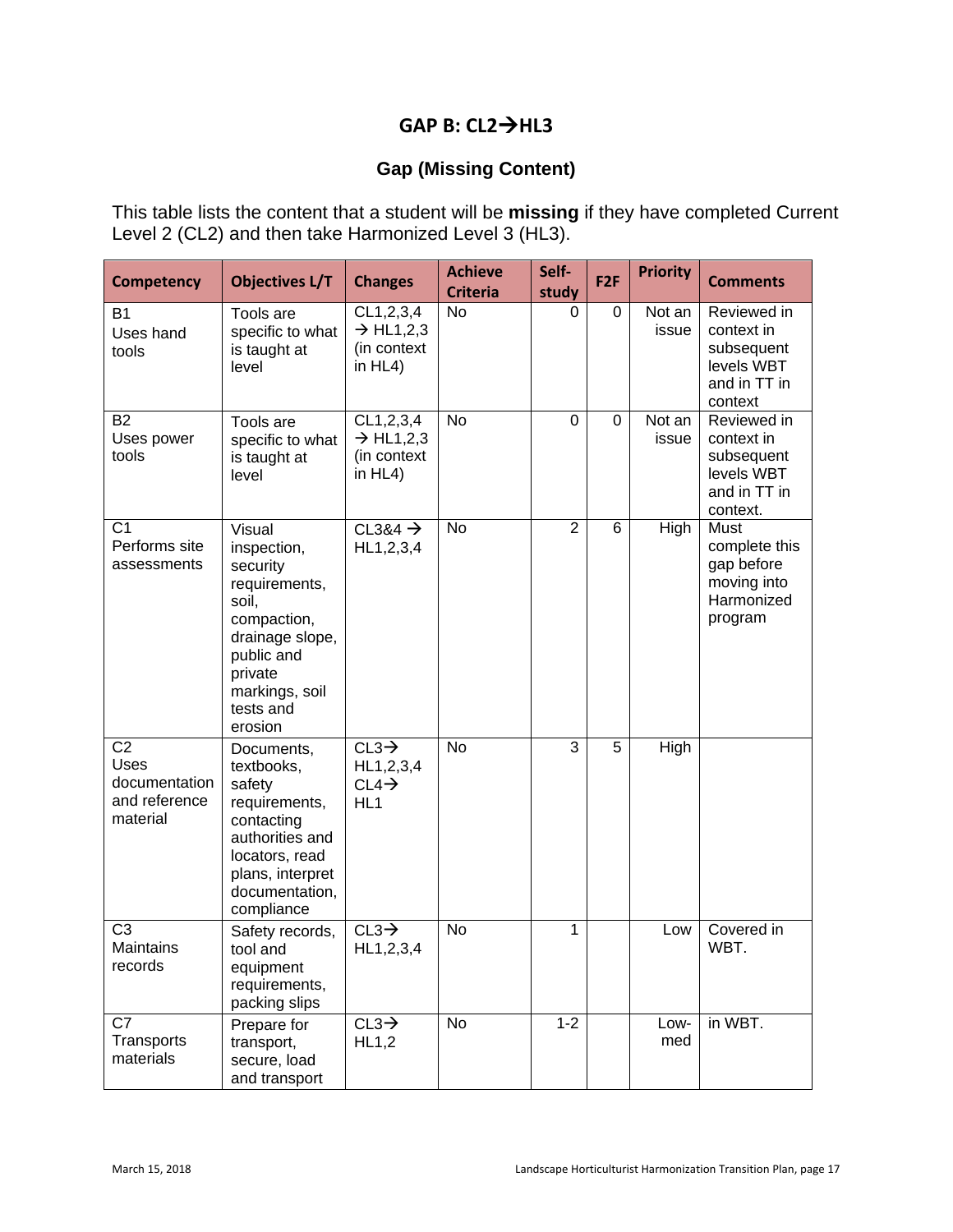| <b>Competency</b>                                           | <b>Objectives L/T</b>                                                                  | <b>Changes</b>                                                    | <b>Achieve</b><br><b>Criteria</b> | Self-<br>study | F <sub>2F</sub> | <b>Priority</b> | <b>Comments</b>                                                                          |
|-------------------------------------------------------------|----------------------------------------------------------------------------------------|-------------------------------------------------------------------|-----------------------------------|----------------|-----------------|-----------------|------------------------------------------------------------------------------------------|
| C <sub>8</sub><br>Transports<br>equipment                   | transports                                                                             | $CL3,4\rightarrow$<br>HL1,2                                       | <b>No</b>                         | 2              |                 | Low-<br>med     | Some could<br>be picked up<br>in WBT                                                     |
| F <sub>4</sub><br>Prunes plant<br>materials                 | Shrubs, vines,<br>groundcover                                                          | $CL384 \rightarrow$<br>HL2,3                                      | Only in<br>Level 3                | 3              | 9               | High            | <b>Students</b><br>must fill this<br>gap before<br>moving into<br>Harmonized<br>program. |
| G <sub>1</sub><br>Practices<br>environmental<br>stewardship |                                                                                        | <b>New</b><br>HL1, 2, 3, 4<br>$CL3\rightarrow$<br>HL <sub>1</sub> | <b>No</b>                         | 1              |                 | Med             |                                                                                          |
| G <sub>3</sub><br>Practices soil<br>stewardship             | <b>Site</b><br>remediation,<br>soil and water<br>samples,<br>amending<br>growing media | $CL2, 384 \rightarrow$<br>HL <sub>2</sub>                         | No                                | $\overline{2}$ |                 | High            |                                                                                          |
| G4<br>Practices<br>water<br>stewardship                     |                                                                                        | <b>New</b><br>HL2,3                                               | <b>No</b>                         | $1 - 2$        | 3               | High            |                                                                                          |
| H <sub>2</sub><br>Prepares<br>construction<br>site          | Protect site<br>elements                                                               | $CL3\rightarrow$<br>HL <sub>2</sub>                               | No                                | $\overline{2}$ | $4 - 5$         | High            |                                                                                          |
| H <sub>3</sub><br>Performs<br>grading                       | Entire<br>competency<br>plus Cut and<br>fill, site<br>hydrology                        | CL $3\rightarrow$<br>HL <sub>1</sub>                              | Yes                               |                | $15 -$<br>20    | High            | must be<br>addressed<br>before<br>starting HL3.                                          |
| H <sub>4</sub><br>Installs<br>drainage<br>systems           | Entire<br>competency                                                                   | CL $3\rightarrow$<br>HL <sub>1</sub>                              | Yes                               | $4 - 5$        | 8               | High            | must do this<br>before<br>moving into<br>HL3.                                            |
| 12<br>Installs<br>surface<br>materials                      | Entire<br>competency                                                                   | CL $3\rightarrow$<br>HL <sub>2</sub>                              | Yes                               | $3 - 4$        | $21 -$<br>22    | High            |                                                                                          |
| 13<br>Installs steps<br>and retaining<br>walls              | Layout and<br>stake sites,<br>install steps<br>and retaining<br>walls                  | CL $3\rightarrow$<br>HL <sub>2</sub>                              | Yes                               | $3-4$          | $21 -$<br>22    | High            |                                                                                          |
| J <sub>1</sub><br>Installs<br>growing media                 | Entire<br>competency                                                                   | CL $\overline{4\rightarrow}$<br>HL <sub>1</sub>                   | <b>No</b>                         | $\overline{2}$ |                 | Med             | Some<br>covered in<br><b>WBT</b>                                                         |
| J2<br>Installs<br>exterior<br>landscape                     | Entire<br>competency                                                                   | $CL 4 \rightarrow H2$                                             | Yes                               | 3              | $\overline{2}$  | High            |                                                                                          |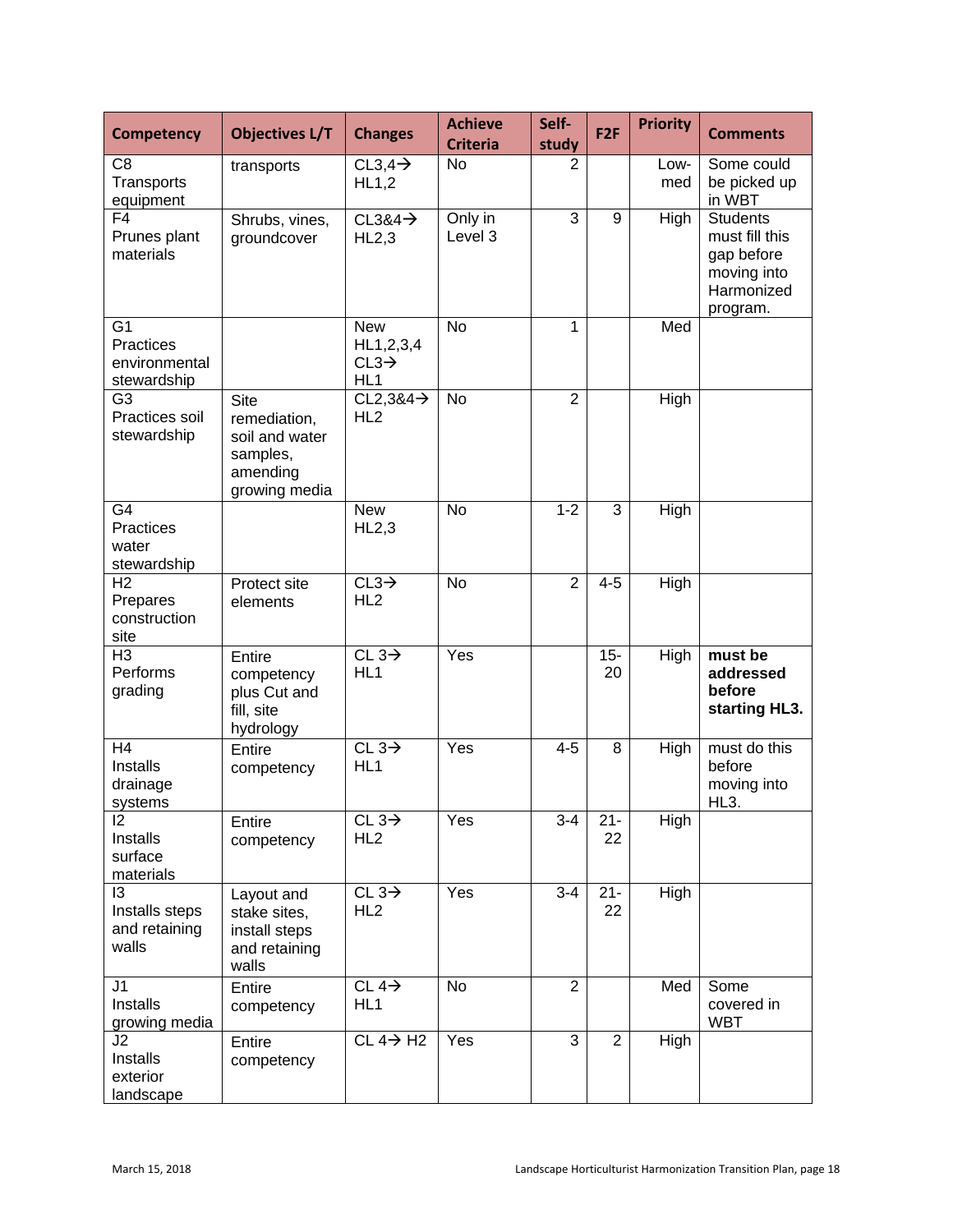| <b>Competency</b>                                          | <b>Objectives L/T</b>                                                                                                                                                                          | <b>Changes</b>                        | <b>Achieve</b><br><b>Criteria</b> | Self-<br>study | F <sub>2F</sub> | <b>Priority</b> | <b>Comments</b> |
|------------------------------------------------------------|------------------------------------------------------------------------------------------------------------------------------------------------------------------------------------------------|---------------------------------------|-----------------------------------|----------------|-----------------|-----------------|-----------------|
| plants                                                     |                                                                                                                                                                                                |                                       |                                   |                |                 |                 |                 |
| $\overline{J3}$<br>Transplants<br>plants                   | Transplanting<br>and dividing<br>plants,<br>transplants<br>ornamental<br>woody plants                                                                                                          | CL $384\rightarrow$<br>H <sub>2</sub> | Yes                               | $\overline{2}$ | $\overline{2}$  | Med-<br>high    |                 |
| J4<br>Installs mulch                                       | Entire<br>competency                                                                                                                                                                           | $CL 4 \rightarrow H2$                 | Yes                               | $\overline{2}$ |                 |                 | Some WBT        |
| J <sub>5</sub><br>Installs turf<br>from seed               | Entire<br>competency                                                                                                                                                                           | $CL4\rightarrow$<br>HL <sub>1</sub>   | <b>No</b>                         | 4              |                 | high            |                 |
| J6<br>Installs sod                                         | Entire<br>competency                                                                                                                                                                           | CL $4\rightarrow$<br>HL <sub>1</sub>  | Yes                               | 3              |                 | high            |                 |
| L1<br><b>Maintains</b><br>drainage<br>systems              | Entire<br>competency                                                                                                                                                                           | CL $3\rightarrow$<br>HL <sub>2</sub>  | <b>No</b>                         | $\mathbf{1}$   |                 | Low-<br>med     |                 |
| L <sub>3</sub><br><b>Maintains</b><br>surface<br>materials | Entire<br>competency                                                                                                                                                                           | CL $3\rightarrow$<br>HL <sub>2</sub>  | <b>No</b>                         | 30<br>min      |                 | med             |                 |
| L4<br>Maintains<br>steps and<br>retaining walls            | Entire<br>competency                                                                                                                                                                           | CL $3\rightarrow$<br>HL <sub>2</sub>  | $\overline{N}$                    | 30<br>min      |                 | Low-<br>med     |                 |
| L <sub>8</sub><br>Practices<br>snow and ice<br>control     |                                                                                                                                                                                                | New CL3                               | <b>No</b>                         | 3              |                 | low             |                 |
| M1<br><b>Maintains</b><br>exterior<br>softscape            | Entire<br>competency<br>plus cultivating<br>growing media<br>and purpose<br>and procedure<br>of exterior<br>softscape<br>maintenance<br>plus seasonal<br>planting,<br>fertilizing,<br>mulching | CL 4 $\rightarrow$<br>HL1,2           | Only in<br>Level 1                | 3              |                 |                 |                 |
| M <sub>3</sub><br>Maintains<br>turfgrass                   | Entire<br>competency                                                                                                                                                                           | CL $4\rightarrow$<br>HL <sub>1</sub>  | Yes                               | $\overline{4}$ |                 | high            | <b>WBT</b>      |
| M4<br>Propagates<br>plant materials                        | Dividing plants                                                                                                                                                                                | $CL 4 \rightarrow H2$                 | No                                | $\overline{4}$ | 3               | med             |                 |
|                                                            |                                                                                                                                                                                                |                                       | <b>Total</b><br><b>Hours</b>      | $62-$<br>66    | $97 -$<br>107   |                 |                 |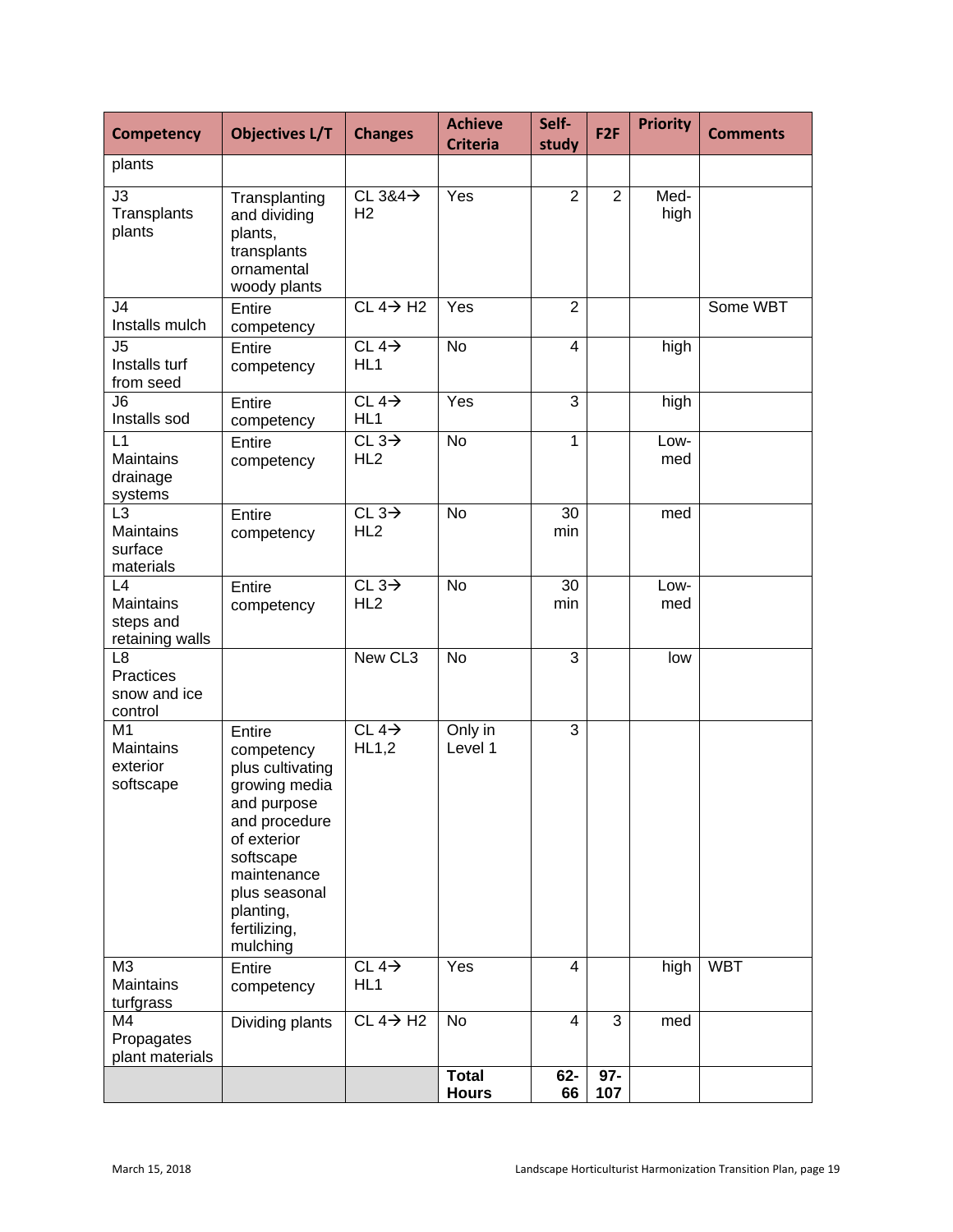#### **Overlap (Repeated Content)**

This table lists the content that a student will be **repeating** if they have completed Current Level 2 (CL2) and then take Harmonized Level 3 (HL3).

|                | <b>Competency</b>                                                     | <b>Objectives L/T</b>                                                                                                                    | <b>Changes</b>                                                           | <b>Overlap Hours</b> |
|----------------|-----------------------------------------------------------------------|------------------------------------------------------------------------------------------------------------------------------------------|--------------------------------------------------------------------------|----------------------|
| B <sub>3</sub> | Uses measuring<br>equipment                                           |                                                                                                                                          | $CL1,2 \rightarrow HL2,3$<br>No achievement<br>criteria                  | 0 hrs.               |
| B4             | Uses vehicles and<br>motorized equipment,<br>trailers and attachments |                                                                                                                                          | $CL182 \rightarrow HL1,2,3$<br>No achievement<br>criteria                | 0 hrs.               |
| C <sub>6</sub> | Organizes materials and<br>equipment                                  | Inspection,<br>verification,<br>describe storage<br>areas                                                                                | $CL2 \rightarrow HL2,3$<br>Achievement criteria<br>only in Level 3       | 2 hrs.               |
| E <sub>2</sub> | Uses mentoring<br>techniques                                          | Social<br>responsibility<br>issues, power in<br>the organization,<br>leadership skills,<br>diverse workplace,<br>employment<br>standards | $CL1,2 \rightarrow HL4$<br>No achievement<br>criteria                    | Minimal              |
| F <sub>5</sub> | Manages pests, diseases<br>and invasive species                       | Characteristics,<br>treatment.<br>methods                                                                                                | $CL1,2,3,4 \rightarrow HL3,4$<br>Achievement criteria<br>only in Level 4 | 28 hrs.              |
|                |                                                                       |                                                                                                                                          | <b>Total Hours of</b><br><b>Content Repeated</b><br>at HL3               | 31                   |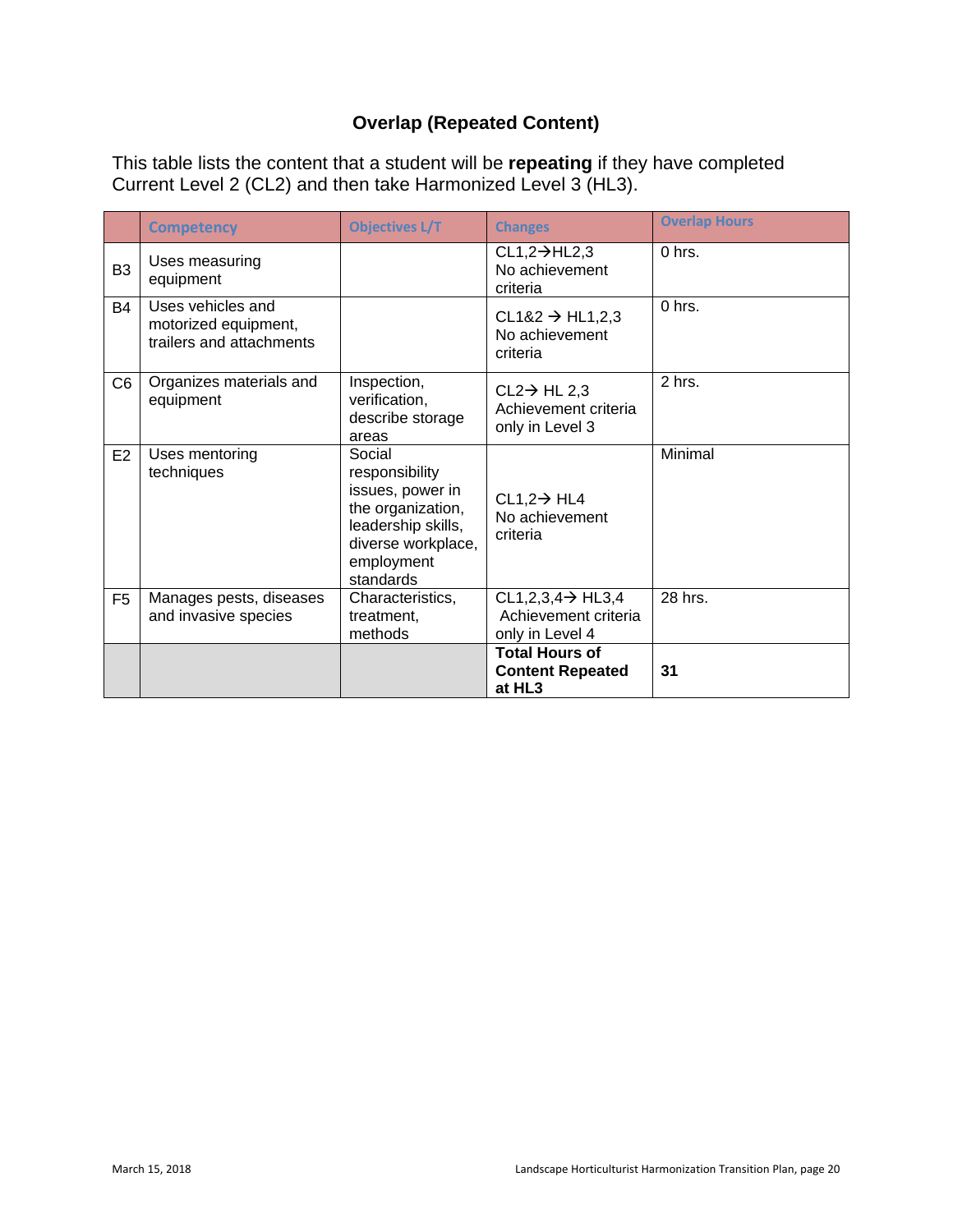#### **Gap C: CL3→HL4**

#### **Gap (Missing Content)**

This table lists the content that a student will be **missing** if they have completed Current Level 3 (CL3) and then take Harmonized Level 4 (HL4).

| <b>Competency</b>                                                                        | <b>Objectives</b><br>L/T                                  | <b>Changes</b>                                                         | <b>Achieve</b><br><b>Criteria</b> | Self-<br>study              | F <sub>2F</sub> | <b>Priority</b> | <b>Comments</b>                                                               |
|------------------------------------------------------------------------------------------|-----------------------------------------------------------|------------------------------------------------------------------------|-----------------------------------|-----------------------------|-----------------|-----------------|-------------------------------------------------------------------------------|
| <b>B1</b><br>Uses hand<br>tools                                                          | Tools are<br>specific to<br>what is<br>taught at<br>level | CL1,2,3,4 $\rightarrow$<br>HL1,2,3 (in<br>context in<br>HL4)           | <b>No</b>                         | 0                           | 0               | Not an issue    | Reviewed in<br>context in<br>subsequent<br>levels WBT and<br>in TT in context |
| <b>B2</b><br>Uses power<br>tools                                                         | Tools are<br>specific to<br>what is<br>taught at<br>level | CL1,2,3,4 $\rightarrow$<br>HL1,2,3 (in<br>context in<br>HL4)           | No                                | 0                           | $\Omega$        | Not an issue    | Reviewed in<br>context in<br>subsequent<br>levels WBT and<br>in TT in context |
| <b>B4</b><br>Uses vehicles<br>and motorized<br>equipment,<br>trailers and<br>attachments |                                                           | $CL182 \rightarrow$<br>HL1,2,3<br><b>No</b><br>achievement<br>criteria |                                   | $\overline{0}$              | $\Omega$        | Not an issue    | Reviewed in<br>context in<br>subsequent<br>levels WBT and<br>in TT in context |
| C <sub>2</sub><br>Uses<br>documentation<br>and reference<br>materials                    | Read plans                                                | $CL4 \rightarrow HL2$                                                  | No                                | $\overline{2}$              | 6               | High            |                                                                               |
| C <sub>5</sub><br>Orders<br>materials                                                    | Entire<br>competency                                      | $CL4 \rightarrow HL3$                                                  | <b>No</b>                         | $\overline{3}$              |                 | med             |                                                                               |
| C <sub>8</sub><br>Transports<br>equipment                                                | transports                                                | $CL3,4\rightarrow$<br>HL <sub>1</sub>                                  | <b>No</b>                         | $\overline{2}$              |                 | Low-med         | <b>WBT</b>                                                                    |
| D <sub>2</sub><br>Sells products<br>and services                                         | Entire<br>competency                                      | $CL 4 \rightarrow HL3$                                                 | <b>No</b>                         | $\overline{2}$              |                 | Low             | Some of this is<br>covered in<br>Communications<br>line.                      |
| D <sub>3</sub><br><b>Maintains</b><br>customer<br>relations                              | Entire<br>competency                                      | $CL 4 \rightarrow HL3$                                                 | <b>No</b>                         | 1                           |                 | Low             | <b>WBT</b>                                                                    |
| G <sub>1</sub><br>Practices<br>environmental<br>stewardship                              | Entire<br>competency                                      | <b>New</b><br>HL1, 2, 3, 4                                             | <b>No</b>                         | $\mathbf{1}$                |                 | Med             |                                                                               |
| G <sub>3</sub><br>Practices soil<br>stewardship                                          | Soil and<br>water<br>samples,<br>amending<br>growing      | $CL 4 \rightarrow HL2$                                                 | <b>No</b>                         | Less<br>than<br>an<br>hour. |                 | Low             | Reviewed in<br>context in<br>subsequent<br>levels WBT and<br>in TT in context |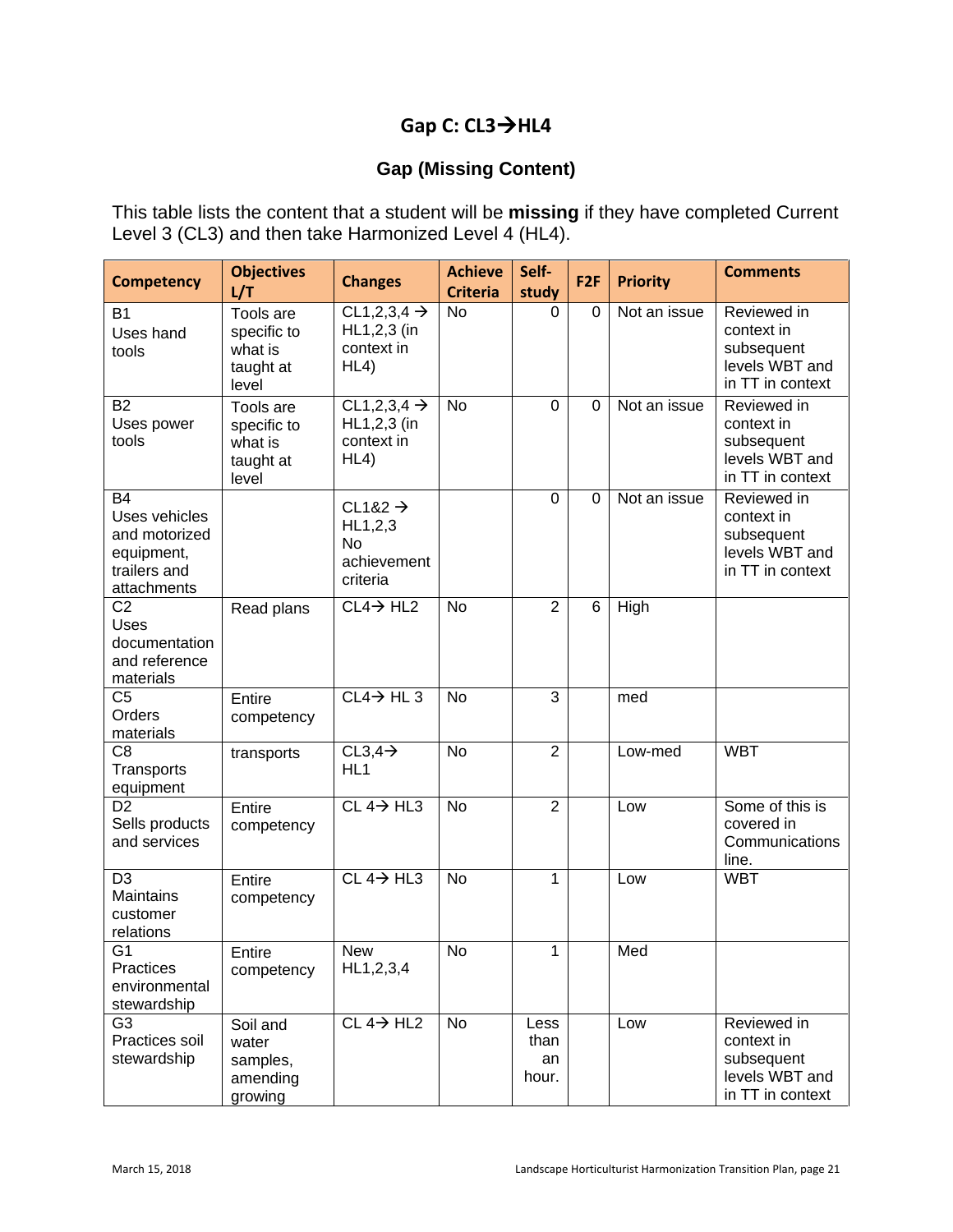| <b>Competency</b>                                    | <b>Objectives</b><br>L/T                                                                                                                                                                                | <b>Changes</b>             | <b>Achieve</b><br><b>Criteria</b> | Self-<br>study          | F <sub>2F</sub> | <b>Priority</b> | <b>Comments</b>        |
|------------------------------------------------------|---------------------------------------------------------------------------------------------------------------------------------------------------------------------------------------------------------|----------------------------|-----------------------------------|-------------------------|-----------------|-----------------|------------------------|
|                                                      | media                                                                                                                                                                                                   |                            |                                   |                         |                 |                 |                        |
| J <sub>1</sub><br>Installs<br>growing media          | Entire<br>competency                                                                                                                                                                                    | $CL 4 \rightarrow HL1$     | No                                | $\overline{2}$          |                 | Med             | Some covered<br>in WBT |
| J2<br>Installs<br>exterior<br>landscape<br>plants    | Entire<br>competency                                                                                                                                                                                    | $CL 4 \rightarrow H2$      | Yes                               | 3                       | $\overline{2}$  | High            |                        |
| J3<br>Transplants<br>plants                          | Transplanting<br>and dividing<br>plants                                                                                                                                                                 | CL $3,4 \rightarrow H2$    | Yes                               | $\overline{2}$          | $\overline{2}$  | Med-high        |                        |
| J <sub>4</sub><br>Installs mulch                     | Entire<br>competency                                                                                                                                                                                    | $CL 4 \rightarrow H2$      | Yes                               | $\overline{2}$          |                 |                 | <b>WBT</b>             |
| J <sub>5</sub><br>Installs turf<br>from seed         | Entire<br>competency                                                                                                                                                                                    | $CL 4 \rightarrow HL1$     | No                                | $\overline{\mathbf{4}}$ |                 | high            |                        |
| J <sub>6</sub><br>Installs sod                       | Entire<br>competency                                                                                                                                                                                    | $CL 4 \rightarrow HL1$     | Yes                               | 3                       |                 | high            | <b>WBT</b>             |
| J7<br>Installs interior<br>landscape<br>plants       | Entire<br>competency                                                                                                                                                                                    | $CL 4 \rightarrow HL3$     | <b>No</b>                         | $\overline{3}$          |                 | low             |                        |
| M <sub>1</sub><br>Maintains<br>exterior<br>softscape | Entire<br>competency<br>plus<br>cultivating<br>growing<br>media and<br>purpose and<br>procedure of<br>exterior<br>softscape<br>maintenance<br>plus<br>seasonal<br>planting,<br>fertilizing,<br>mulching | CL $4\rightarrow$<br>HL1,2 | In Level<br>1                     | $\overline{8}$          |                 |                 |                        |
| M <sub>2</sub><br>Maintains<br>interior<br>softscape | Entire<br>competency<br>except<br>transplanting<br>and dividing<br>plants                                                                                                                               | $CL 4 \rightarrow HL3$     | <b>No</b>                         | $\overline{2}$          |                 | Low-med         |                        |
| M <sub>3</sub><br>Maintains<br>turfgrass             | Entire<br>competency                                                                                                                                                                                    | $CL 4 \rightarrow HL1$     | Yes                               | $\overline{4}$          |                 | high            |                        |
| M4<br>Propagates<br>plant materials                  | Dividing<br>plants                                                                                                                                                                                      | $CL 4 \rightarrow H2$      | No                                | $\overline{4}$          | 3               | med             |                        |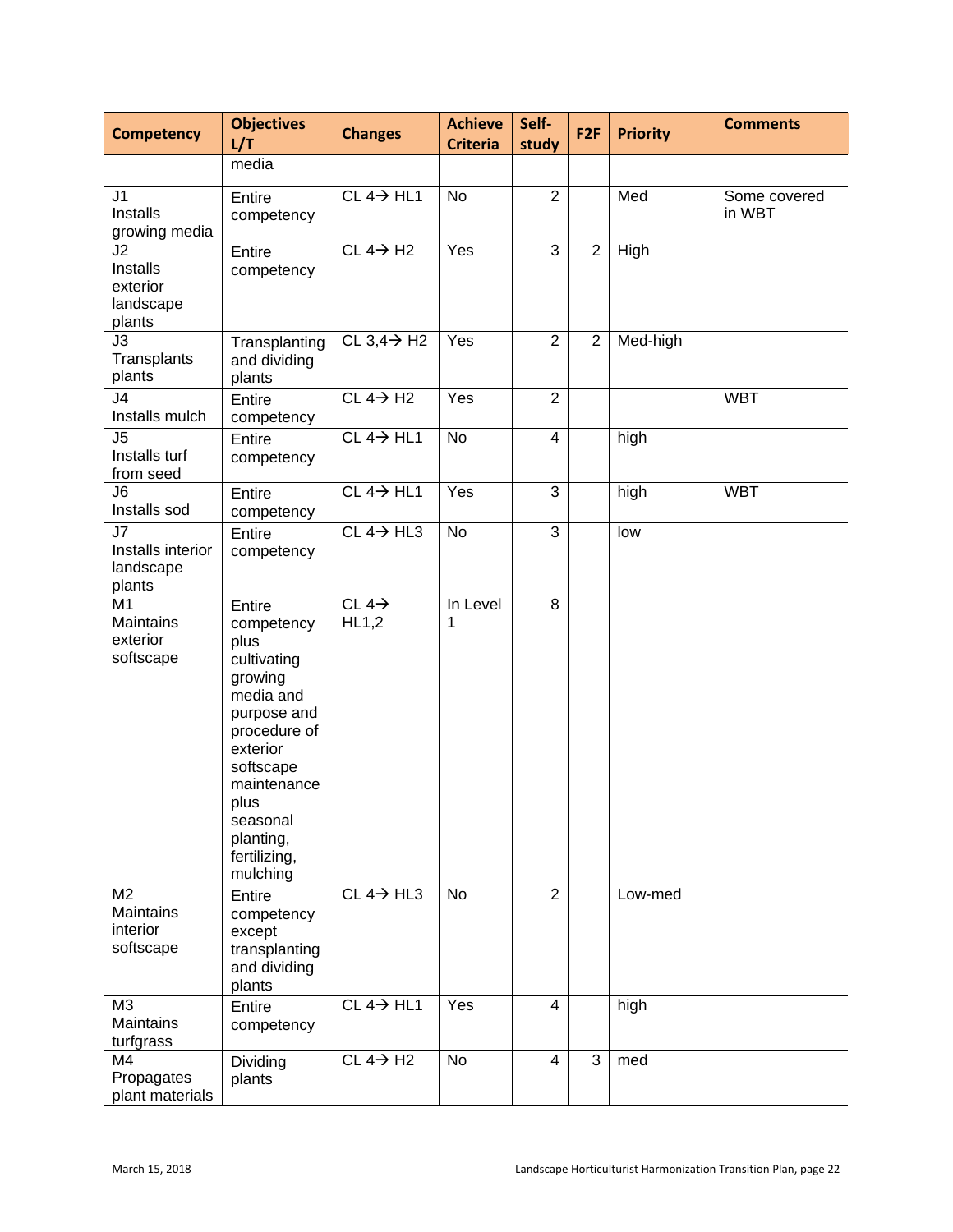| Competency                             | <b>Objectives</b><br>L/T | <b>Changes</b>  | <b>Achieve</b><br><b>Criteria</b> | Self-<br>study | F <sub>2F</sub> | <b>Priority</b> | <b>Comments</b> |
|----------------------------------------|--------------------------|-----------------|-----------------------------------|----------------|-----------------|-----------------|-----------------|
| M <sub>5</sub><br>Repairs<br>softscape | Entire<br>competency     | HL <sub>3</sub> | Yes                               | $1 - 2$        |                 | low             |                 |
|                                        |                          |                 | Total<br><b>Hours</b>             | $51 -$<br>52   | 19              |                 |                 |

#### **Overlap (Repeated Content)**

This table lists the content that a student will be **repeating** if they have completed Current Level 3 (CL3) and then take Harmonized Level 4 (HL4).

|                | <b>Competency</b>                                  | <b>Objectives L/T</b>                                                                                                              | <b>Changes</b>                                                          | <b>Hours</b>   |
|----------------|----------------------------------------------------|------------------------------------------------------------------------------------------------------------------------------------|-------------------------------------------------------------------------|----------------|
| C1             | Performs site<br>assessments                       | Environmental<br>conditions                                                                                                        | $CL182 \rightarrow HL1,2,3$<br>No achievement criteria                  | $\Omega$       |
| C <sub>2</sub> | Uses documentation<br>and reference<br>material    | Interpreting drawings<br>and design intent,<br>documentation for<br>estimating                                                     | $CL3 \rightarrow HL1, 2, 3, 4$<br>No achievement criteria               | $\Omega$       |
| C <sub>3</sub> | Maintains records                                  | Work records, IPM<br>program                                                                                                       | $CL3 \rightarrow HL1, 2, 3, 4$<br>No achievement criteria               | 1/2            |
| C4             | Participates in job<br>planning activities         | Modify tasks, delegate<br>tasks prioritize and<br>sequence tasks, verify<br>materials                                              | $CL3 \rightarrow HL3,4$<br>No achievement criteria                      | 2 <sub>t</sub> |
| E <sub>2</sub> | Uses mentoring<br>techniques                       | Social responsibility<br>issues, power in the<br>organization, leadership<br>skills, diverse<br>workplace, employment<br>standards | $CL1,2 \rightarrow HL4$<br>No achievement criteria                      | 1/2            |
| F <sub>5</sub> | Manages pests,<br>diseases and invasive<br>species | Quarantine protocol,<br>IPM program                                                                                                | $CL1,2,3,4 \rightarrow HL3,4$<br>Achievement criteria for<br>$L3$ and 4 | 0 hrs.         |
|                |                                                    |                                                                                                                                    | <b>Total Hours of Content</b><br><b>Repeated at HL4</b>                 | 3 hrs 45 min   |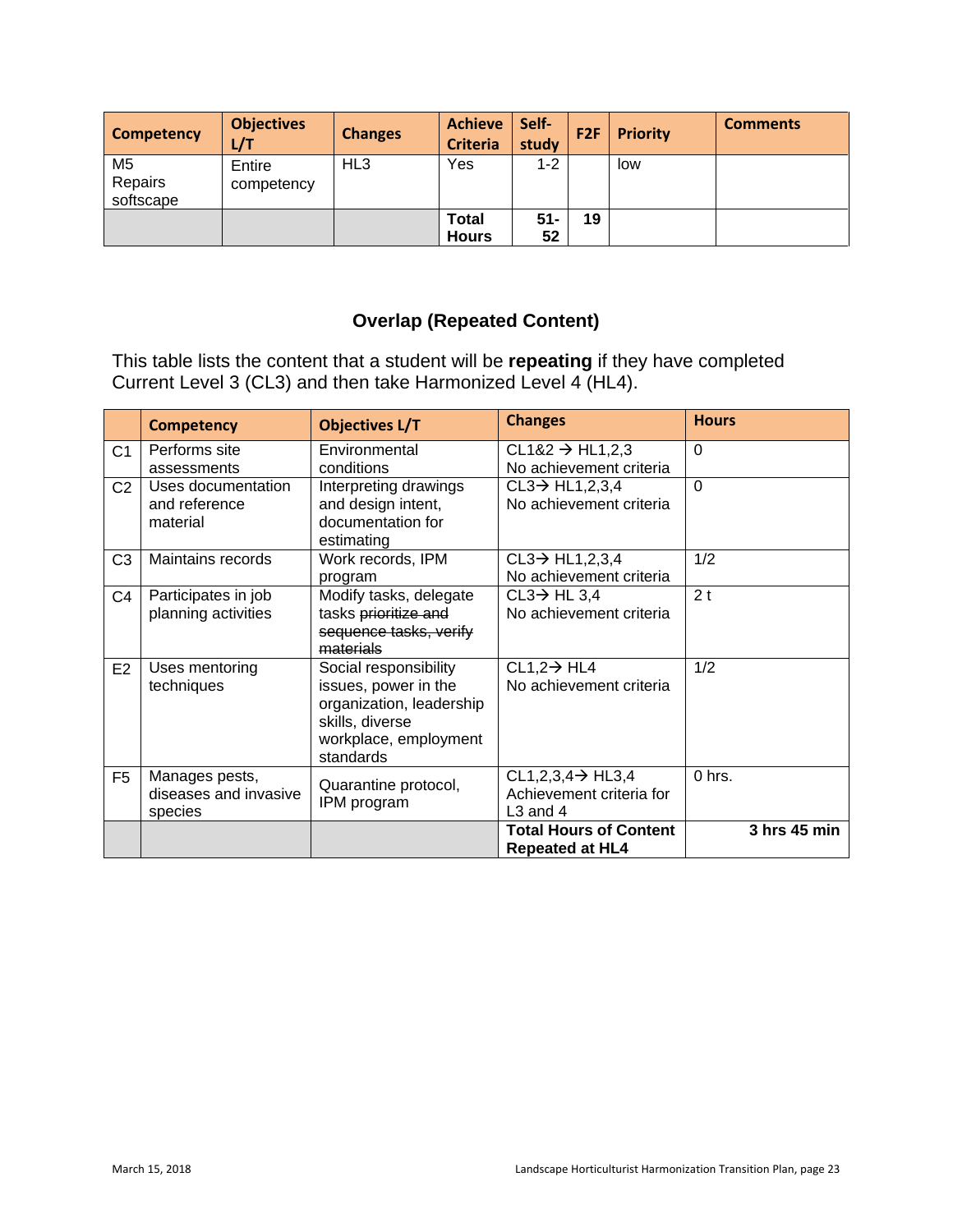# **Appendix D: Overall Communication Plan**

<span id="page-23-0"></span>

| <b>Audience</b>                     | <b>Purpose</b>                                                                                                                                               | <b>Mode</b>                                                                                        |
|-------------------------------------|--------------------------------------------------------------------------------------------------------------------------------------------------------------|----------------------------------------------------------------------------------------------------|
| <b>Training</b><br><b>Providers</b> | To announce the changes to training standards and the<br>publication of a new Program Outline and Program Profile<br>on the trade webpage on the ITA website | <b>Official Program Standards</b><br>Notification (OPSN) via email and<br>posting on trade webpage |
| <b>Training</b><br><b>Providers</b> | To plan for transitioning to the new program                                                                                                                 | Webinar(s), phone calls and/or face to<br>face meetings                                            |
| Training<br><b>Providers</b>        | To announce the final transition plan                                                                                                                        | Program Update and Transition Plan<br>via email and posting on trade<br>webpage                    |
| <b>Training</b><br><b>Providers</b> | To announce the launch of the harmonized level exams                                                                                                         | OPSN via email and posting on trade<br>webpage                                                     |
| <b>Employers</b>                    | To gather input on transition scenarios                                                                                                                      | Webinar(s), phone calls and/or face to<br>face meetings                                            |
| <b>Employers</b>                    | To inform on the upcoming changes to the program and<br>the pathways to completion for their apprentices                                                     | Letters sent through ITA Direct<br>Access (DA)                                                     |
| <b>Employers</b>                    | To inform on the upcoming changes to the program and<br>the pathways to completion for their apprentices                                                     | Presentations at Program Advisory<br>Committees (PAC) and other industry<br>events                 |
| <b>Apprentices</b>                  | To inform on the upcoming changes to the program and<br>their pathways to completion                                                                         | Letters sent through ITA Direct<br>Access (DA)                                                     |
| <b>Apprentices</b>                  | To inform on the upcoming changes to the program and<br>their pathways to completion                                                                         | Targeted outreach via phone and<br>email                                                           |
| <b>Apprentices</b>                  | To inform on the upcoming changes to the program and<br>their pathways to completion                                                                         | Classroom visits by Apprenticeship<br>Advisors                                                     |